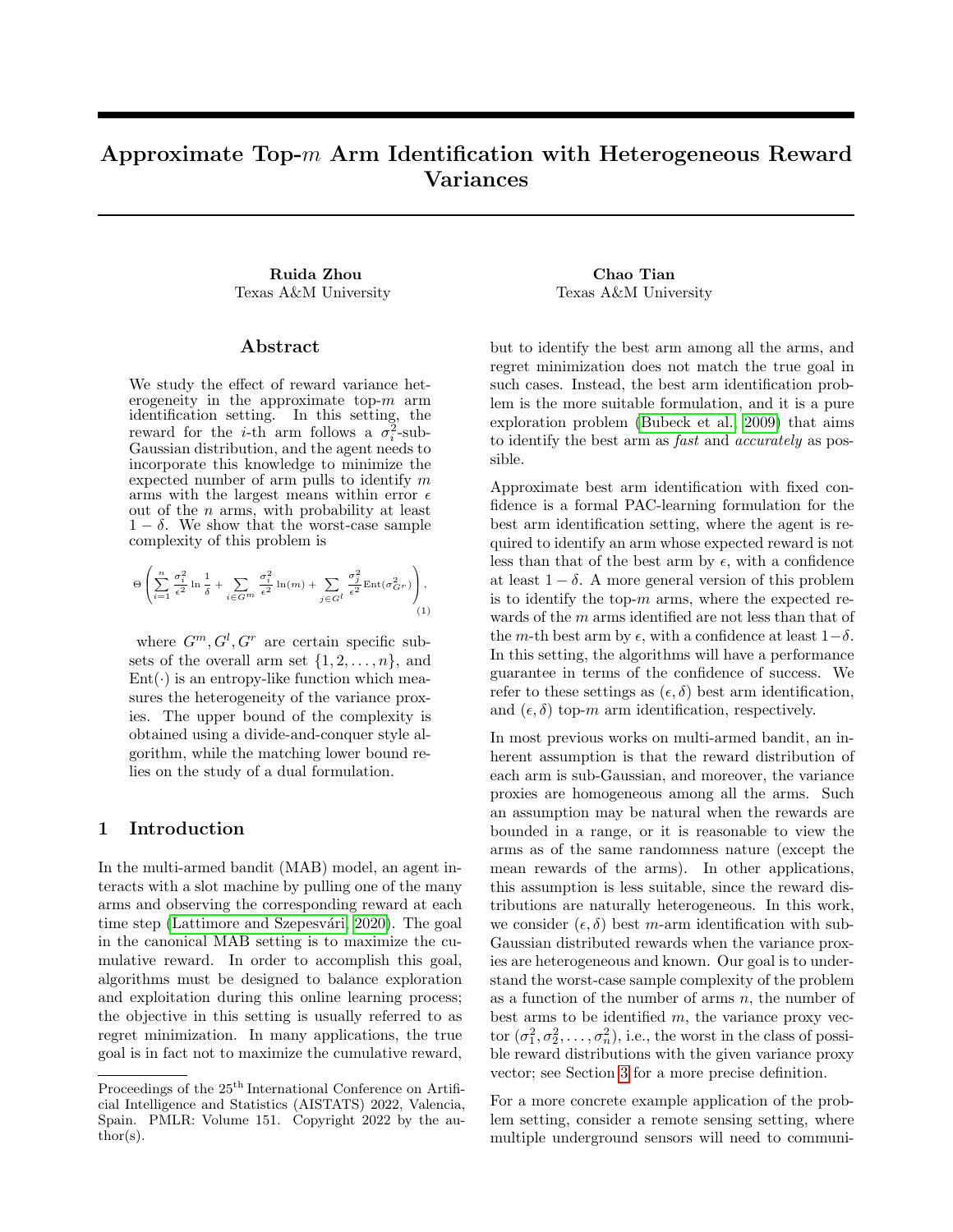cate with the central controller on a wireless link to find the best location to drill for natural gas. The channel noises in the wireless link can be viewed as additive noises on the sensing values themselves, and such channel statistics are usually obtained independent of the sensing but by sending and receiving pilot signals. Therefore, the variances of the arms are indeed known, and the goal is to identify several "best" arms. Although the problem is well motivated by practical applications, our approach to study it is largely theoretical, and the obtained result is theoretical in nature. Particularly, it is wellknown that the worst-case sample complexity in the homogeneous  $(\epsilon, \delta)$  top-m arm identification setting is  $\Theta\left(\sum_{i\in[n]}\frac{\sigma_i^2}{\epsilon^2}(\ln\frac{1}{\delta} + \ln m)\right)$  (c.f., [\(Kalyanakrishnan](#page-9-1) [et al., 2012\)](#page-9-1)). However, we observe that the structure of the sample complexity may evolve (specifically, the factor  $\ln(m)$  will diminish) as the setting transitions from the homogeneous setting to the heterogeneous setting. Therefore, we focus on this transition behavior and aim to provide a precise characterization theoretically .

Several well-known algorithms can be straightforwardly adapted to the problem under consideration. We first consider adapting the naive elimination approach and the median elimination algorithm [\(Even-](#page-8-1)[Dar et al., 2002;](#page-8-1) [Kalyanakrishnan and Stone, 2010\)](#page-9-2), as well the LUCB [\(Kalyanakrishnan et al., 2012\)](#page-9-1) and UGapE [\(Gabillon et al., 2012\)](#page-8-2) algorithms. We observe that the adapted algorithms only perform well in some respective cases. More precisely, the adapted naive elimination algorithm performs well when the heterogeneity is more significant, and the adapted median elimination algorithm performs well when the heterogeneity is less significant. Given this observation, we seek for a new algorithm that can naturally account for the heterogeneity, and propose the variance-grouped median elimination algorithm. There is no need to artificially ascribe an instance as having either high or low heterogeneity in this algorithm, and its performance adapts naturally.

We further establish a matching lower bound by reformulating it into an optimization problem, and considering its dual. Combined with this lower bound, we show the proposed algorithm is in fact optimal. The worst-case sample complexity, as given in [\(1\)](#page-0-0), is in general proportional to the sum of the reward variances, and has three components. The first component (with ln  $\frac{1}{\delta}$ ) reflects the effect of the confidence parameter, the second component reflects the impact of the more homogeneous subset of the arms, and the last term (with the  $Ent(\cdot)$  function) reflects the impact of the more heterogeneous subset of the arms. The result naturally degrades if the reward variances are indeed

homogeneous, which essentially has only the first two components. The third component captures the impact of the heterogeneity, which is not critically related to m, but on the variances  $\sigma_{1:n}^2$  through an entropylike function. For highly heterogeneous variances, the second term will in fact disappear, and  $Ent(\sigma_{G^r}^2)$  can be of order  $O(1)$ , thus becoming independent of m completely.

## 2 Related Works

Multi-armed bandit problems have been extensively studied in the machine learning community in the past decades. A canonical setting is to maximize the cumulative reward, whose asymptotically optimal behavior was first characterized in the seminal work by [Lai and](#page-9-3) [Robbins](#page-9-3) [\(1985\)](#page-9-3). Good tutorials and books [\(Bubeck](#page-8-3) [and Cesa-Bianchi, 2012;](#page-8-3) [Slivkins, 2019;](#page-9-4) [Lattimore and](#page-9-0) Szepesvári, 2020) are readily available.

An alternative setting is to instead identify the best arm. There are in general two lines of research: minimizing the mis-identification probability within a fixed budget of samples [\(Audibert et al., 2010;](#page-8-4) [Bubeck et al.,](#page-8-5) [2013;](#page-8-5) [Carpentier and Locatelli, 2016\)](#page-8-6), and fast identification with a fixed confidence guarantee [\(Jamieson](#page-9-5) [and Nowak, 2014\)](#page-9-5). The  $(\epsilon, \delta)$  best arm identification problem belongs to the latter and was introduced in [\(Even-Dar et al., 2002,](#page-8-1) [2006\)](#page-8-7), where several elimination based algorithms, such as naive elimination, successive elimination and median elimination algorithms, were proposed. The median elimination algorithm was shown to be worst-case optimal for which a matching lower bound was derived by [Mannor and](#page-9-6) [Tsitsiklis](#page-9-6) [\(2004\)](#page-9-6). The asymptotic (large number of arms) optimal elimination algorithm was recently discovered [\(Hassidim et al., 2020\)](#page-8-8), which was inspired by the idea of identifying the "good arms" [\(Katz-Samuels](#page-9-7) [and Jamieson, 2020\)](#page-9-7). The case of exact best arm identification, i.e.,  $\epsilon = 0$ , motivated algorithms that adapt to the underlining model and usually performs well in an instance-dependent manner [\(Karnin et al., 2013;](#page-9-8) [Jamieson et al., 2014;](#page-8-9) [Chen and Li, 2015;](#page-8-10) [Garivier and](#page-8-11) [Kaufmann, 2016;](#page-8-11) [Kaufmann et al., 2016\)](#page-9-9).

There are multiple variants of the problem [\(Zhou et al.,](#page-9-10) [2014;](#page-9-10) [Shen, 2019;](#page-9-11) [Jin et al., 2019;](#page-9-12) [Assadi and Wang,](#page-8-12) [2020;](#page-8-12) [Chaudhuri and Kalyanakrishnan, 2019\)](#page-8-13). One of the most natural generalization of the best arm identification problem is to identify multiple best arms. The  $(\epsilon, \delta)$  top-m arm identification was studied in [\(Kalyanakrishnan and Stone, 2010\)](#page-9-2), in which an algorithm named "halving" was proposed, and it bears similarity to the median elimination algorithm. It was later shown that the halving algorithm is indeed worstcase optimal [\(Kalyanakrishnan et al., 2012\)](#page-9-1). Though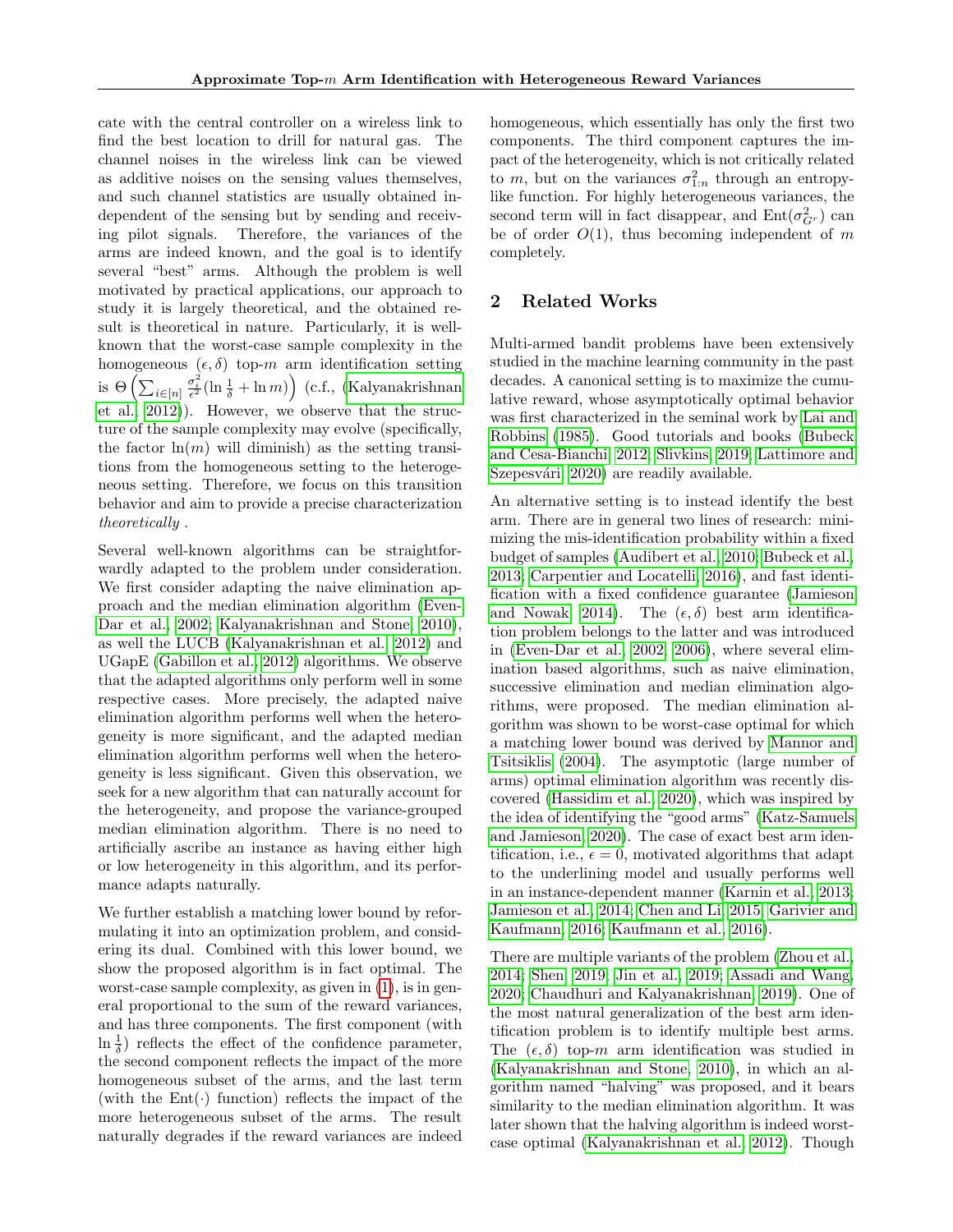more adaptive algorithms were proposed later, such as LUCB [\(Kalyanakrishnan and Stone, 2010\)](#page-9-2) and UGapE [\(Gabillon et al., 2012;](#page-8-2) [Kalyanakrishnan et al.,](#page-9-1) [2012\)](#page-9-1), they are not worst-case optimal. For the case of exact top- $m$  arm identification, efforts toward understanding the instance-dependent sample complexity were also made [\(Kaufmann and Kalyanakrishnan,](#page-9-13) [2013;](#page-9-13) [Chen et al., 2017;](#page-8-14) [Simchowitz et al., 2017\)](#page-9-14).

Gaussian rewards with heterogeneous variances was considered in the earliest work on best arm identification [\(Bechhofer, 1954\)](#page-8-15) in the fixed confidence setting, though without a theoretical analysis on the stopping time. The possible variance heterogeneity among arms gained attentions recently in the fixed budget setting [\(Faella et al., 2020\)](#page-8-16), where the confidence bounds are designed based on central limit theorem. Identifying the best arms in multiple bandits with possible heterogeneous variances was studied in the fixed budget setting [\(Gabillon et al., 2011\)](#page-8-17), where an elimination based algorithm was proposed to take variances into designing confidence bound. In the addition to the fixed budget setting, most recently [Lu et al.](#page-9-15) [\(2021\)](#page-9-15) studied the best arm identification with unknown heterogeneous variances in the fixed confidence setting. They assumed the support of reward distribution is bounded, and proposed an elimination-based algorithm by first estimating the variances (with known upper bound on the variances) then utilizing the estimated variances in identifying the unique best arm based on Bernsteinstyle confidence bounds. The algorithm achieves nearoptimal instance dependent performance. In comparison, we aim to study the worst-case sample complexity with known variance proxies as inputs (the support of reward distribution may be unbounded), in the  $top-m$ identification problem. We propose an optimal algorithm with an exact matching lower bound, and studied the impact of variances transition from the homogeneous setting to the heterogeneous setting in terms of the parameter m.

## <span id="page-2-0"></span>3 Preliminary

System model: We largely follow the canonical sub-Gaussian bandit model, except the additional component related to the reward variances. A bandit instance  $I$  is represented by a set of arm indices  $[n] := \{1, 2, \ldots, n\}$  and the tuple of reward distributions  $(\nu_1, \nu_2, \ldots, \nu_n)$ . For any  $i \in [n]$ , pulling the i-th arm returns a reward observation, which is independently sampled from distribution  $\nu_i$ , where  $\nu_i$  is a sub-Gaussian distribution with mean  $\mu_i$  and variance proxy  $\sigma_i^{21}$  $\sigma_i^{21}$  $\sigma_i^{21}$ . An arm is  $\epsilon$ -approximate top-m if the mean

reward of that arm is at least  $\max_{i\in[n]}^m \mu_i - \epsilon$ , where  $\max_{i\in[n]}^{m}$  indicates the *m*-th largest (mean reward) value among the arms in  $[n]$ . With the knowledge of variance proxy values  $\sigma_{1:n}^2$ , but without the knowledge of mean values  $\mu_{1:n}$ , the agent actively learns the parameters of the sub-Gaussian bandit instance I by observing independent reward samples. When there is no ambiguity from the context, we omit "proxy" and simply refer to  $\sigma_{1:n}^2$  as the reward variances.

 $(\epsilon, \delta)$  top-m arm identification: In the  $(\epsilon, \delta)$  top $m$  arm identification problem, the agent is required to identify some subset  $R \subset [n]$  with  $|R| = m$ , such that, with probability at least  $1 - \delta$ , any arm in R is  $\epsilon$ -approximate top-*m*.

Algorithm class: Taking the parameters  $(\epsilon, \delta, m, [n], \sigma_{1:n}^2)$  as input, an algorithm A deployed by the agent is represented by a tuple  $(\pi_t, \rho_t)_{t>1}$ . During the learning process, the function  $\pi_t$  selects an arm in  $[n]$  based on the inputs of the algorithm as well as the previous observations before time step  $t$  (i.e., the arms that were pulled). The function  $\rho_t$  decides whether to stop based on the inputs of the algorithm as well as the available observations (the current observation and the previous observations before time step t). If  $\rho_t$  decides to stop, it returns a set of arms  $R^{\mathsf{A}} \subset [n]$ ; otherwise, the process continues. Let  $T^{\mathsf{A}}$  be the time that the process stops, which is the number of samples observed by algorithm A. We only study the *valid* algorithms that solve the  $(\epsilon, \delta)$  top-m arm identification when dealing with any bandit instance.

Worst-case sample complexity: The number of samples observed by the algorithm  $T^{\mathsf{A}}$  is a stopping time, whose expectation the agent aims to minimize. We study the *worst-case sample complexity* for  $(\epsilon, \delta)$ top- $m$  arm identification, which is an intrinsic quantity that measures the difficulty of the problem, and thus independent of the algorithm and  $\mu_{1:n}$ . Formally, the worst-case sample complexity of the  $(\epsilon, \delta)$  top $m$  arm identification problem under algorithm inputs  $(\epsilon, \delta, m, [n], \sigma_{1:n}^2)$  is

$$
\mathrm{SC}(\epsilon, \delta, m, [n], \sigma_{1:n}^2) := \inf_{\mathsf{A}} \sup_{I \in \mathcal{I}(\sigma_{1:n}^2)} \mathbb{E}_I[T^{\mathsf{A}}], \qquad (2)
$$

where the infimum is taken over all valid algorithms, the supremum is taken over the instance class  $\mathcal{I}(\sigma_{1:n}^2)$ containing all the distribution tuples  $\nu_{1:n}$  with variances  $\sigma_{1:n}^2$ , and the subscript I in the expectation  $\mathbb{E}_I[\cdot]$ indicates that it is with respect to the bandit model  $I$ .

Measure of heterogeneity: For any positive vector  $a_{1:n}$ , define the entropy function as  $Ent(a_{1:n}) :=$  $-\sum_{j=1}^{n}\hat{a}_i\ln\hat{a}_i$  with  $\hat{a}_i=\frac{a_j}{\sum_{i=1}^{n}a_i}$ . It measures the heterogeneity of the vector  $a_{1:n}$ , and takes value within

<span id="page-2-1"></span><sup>&</sup>lt;sup>1</sup>A random variable X follows some  $\sigma^2$ -sub-Gaussian distribution, if  $\ln \mathbb{E}[e^{\lambda(X-\mathbb{E}[X])}] \leq \frac{\sigma^2 \lambda^2}{2}$  $\frac{\partial^2 \lambda^2}{\partial x^2}$ ,  $\forall \lambda \in \mathbb{R}$ , and  $\sigma^2$  is

called the variance proxy.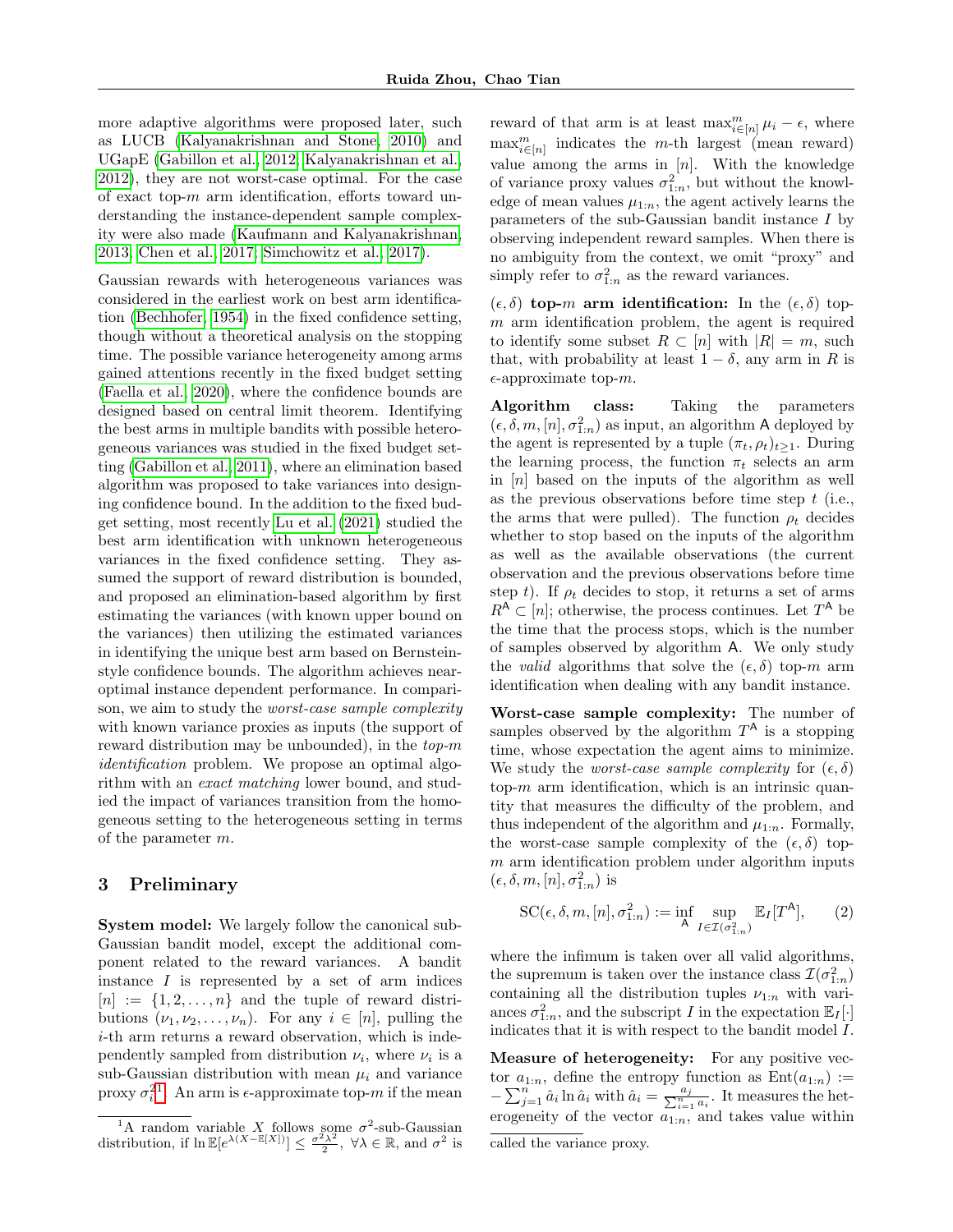$(0, \ln(n))$ . Note that the entropy function is usually defined on the probability simplex, and we had slightly abused the notation by defining it for a positive vector. In this paper, we study the worst-case sample complexity, which is gap-independent.

## <span id="page-3-2"></span>4 Main Result: Worst-case Sample Complexity

The main result of this work is the characterization of the worst-case sample complexity  $SC(\epsilon, \delta, m, [n], \sigma_{1:n}^2)$ . To present this result, we first introduce some additional notation. Let  $\underline{\sigma} := \min_{i \in [n]} \sigma_i$ , and partition  $[n]$ into k disjoint subsets  $G_1, \ldots, G_k$ , such that for any  $j \in [k],$ 

$$
G_j := \{ i \in [n] : 2^{j-1} \le \sigma_i^2 / \underline{\sigma}^2 < 2^j \}. \tag{3}
$$

Define two disjoint sets

$$
G^{m} := \bigcup_{j:|G_j| > 2m} G_j, \quad G^{l} := \bigcup_{j:|G_j| \le 2m} G_j,\tag{4}
$$

where  $|\cdot|$  denotes the cardinality of the set. For each j with  $G_j \subset G^l$ , let  $G'_j = G_j$ ; for each j with  $G_j \subset G^m$ , select  $G'_j \subset G_j$  with  $|G'_j| = 2m$ , and denote  $G^r :=$  $\cup_{j\geq 1} G'_j$  as a subset of the arms, such that Ent  $(\sigma_{G^r}^2)$  is maximized. (The superscripts of  $G^m, G^l, G^r$  indicate "more", "less" and "reduced", respectively).

The worst-case sample complexity  $SC(\epsilon, \delta, m, [n], \sigma_{1:n}^2)$ is summarized in the following theorem.

<span id="page-3-0"></span>**Theorem 4.1.** Suppose  $n > 2m$ ,  $\epsilon > 0$  and  $0 < \delta <$ 0.1, then the worst-case sample complexity is

$$
SC(\epsilon, \delta, m, [n], \sigma_{1:n}^2) =
$$
  
\n
$$
\Theta \left( \sum_{i \in [n]} \frac{\sigma_i^2}{\epsilon^2} \ln \frac{1}{\delta} + \sum_{i \in G^m} \frac{\sigma_i^2}{\epsilon^2} \ln(m) + \sum_{j \in G^l} \frac{\sigma_j^2}{\epsilon^2} \text{Ent}(\sigma_{G^r}^2) \right).
$$
  
\n(5)

The following lemma upper bounds the entropy  $Ent(\sigma_{G_r}^2)$  in the third component.

<span id="page-3-3"></span>**Lemma 4.2.** For any  $m \ge 2$ ,  $Ent(\sigma_{G_r}^2) \le 8 \ln(m)$ .

This lemma indicates that the worst-case sample complexity in the heterogeneous variance setting is upper bounded by  $O\left(\sum_{i \in [n]} \frac{\sigma_i^2}{\epsilon^2} \ln \frac{m}{\delta}\right)$  in general. In certain sense, the heterogeneity in fact makes the problem "easier" to solve. To further illustrate this point, let us consider two special cases:

• When the variances are more homogeneous, e.g., in the extreme case  $\sigma_i^2 = \sigma^2$ ,  $\forall i \in [n]$ , we have  $G^m = [n]$  and  $G^l = \emptyset$ . Theorem [4.1](#page-3-0) naturally degrades to the worst-case sample complexity in the homogeneous setting characterized in [\(Kalyanakr](#page-9-1)[ishnan et al., 2012\)](#page-9-1), which is  $\Theta\left(\frac{n\sigma^2}{\epsilon^2}\ln\frac{m}{\delta}\right)$ .

• When the variances are highly heterogeneous, e.g., in the extreme case  $|G_j| = 1, \forall j = 1, 2, \ldots, k$ , we have  $G^m = \emptyset$  and  $G^l = [n]$ . Theorem [4.1](#page-3-0) shows that the worst-case sample complexity is  $\Theta\left(\sum_{i\in[n]}\frac{\sigma_i^2}{\epsilon^2}\ln\frac{1}{\delta}\right)$ , which is independent of m.

Comparing the two cases and assuming the sum of the variances remain the same, the latter clearly has a more desirable sample complexity. The sets  $G^m$  and  $G<sup>l</sup>$  describe the transition between the homogeneous and the heterogeneous. In the rest of this article, we present the optimal algorithm and the matching lower bound to establish Theorem [4.1.](#page-3-0)

## <span id="page-3-4"></span>5 Algorithms

We first revisit several existing algorithms designed mostly under the assumption of homogeneous variances. By adapting them to the heterogeneous variance case, we analyze their advantages and disadvantages. As will become clear shortly, these adapted algorithms still perform well in certain respective cases. Based on this observation, we will propose an optimal divide-and-conquer style algorithm.

## 5.1 Adapting Existing Algorithms

Weighted naive elimination: In this adapted algorithm, the agent simply pulls each arm- $i$  a total of  $\frac{2\sigma_i^2}{(\epsilon/2)^2} \ln \frac{1}{\omega_i}$  times, calculates the sample mean  $\hat{\mu}_i$ , and returns the m arms with the largest sample means. We call it "weighted" because the numbers of pulls for the arms are determined by the reward variances  $\sigma_{1:n}^2$ and the confidence parameters  $\omega_{1:n}$ . The parameters  $\omega_{1:n}$  need to be optimized in order to provide the performance guarantee, and the following lemma provides one such assignment of the optimized  $\omega_{1:n}$ .

<span id="page-3-1"></span>**Lemma 5.1.** Let  $\omega_i = \delta \frac{\sigma_i^2}{\sum_{j=1}^n \sigma_j^2}$ , the weighted naive elimination algorithm takes

$$
8\sum_{i\in[n]}\frac{\sigma_i^2}{\epsilon^2}\left(\ln\frac{1}{\delta} + \text{Ent}(\sigma_{1:n}^2)\right) \tag{6}
$$

samples, and solves the  $(\epsilon, \delta)$  top-m arm identification problem for any  $\epsilon > 0$  and  $0 < \delta < 1$ .

We will use  $\text{WNElim}(\epsilon, \delta, m, [n], \sigma_{1:n}^2)$  to denote the weighted naive elimination algorithm with the choices of  $\omega_{1:n}$  in Lemma [5.1.](#page-3-1) The entropy function  $Ent(\sigma_{1:n}^2)$ appears naturally as a multiplicative factor in the second item of Equation [\(37\)](#page-11-0), which measures the heterogeneity of the variances. If the variance heterogeneity is high, the entropy term  $Ent(\sigma_{1:n}^2)$  can be significantly less than  $\log n$ . As mentioned earlier, when  $\sigma_i^2 = 2^i$ ,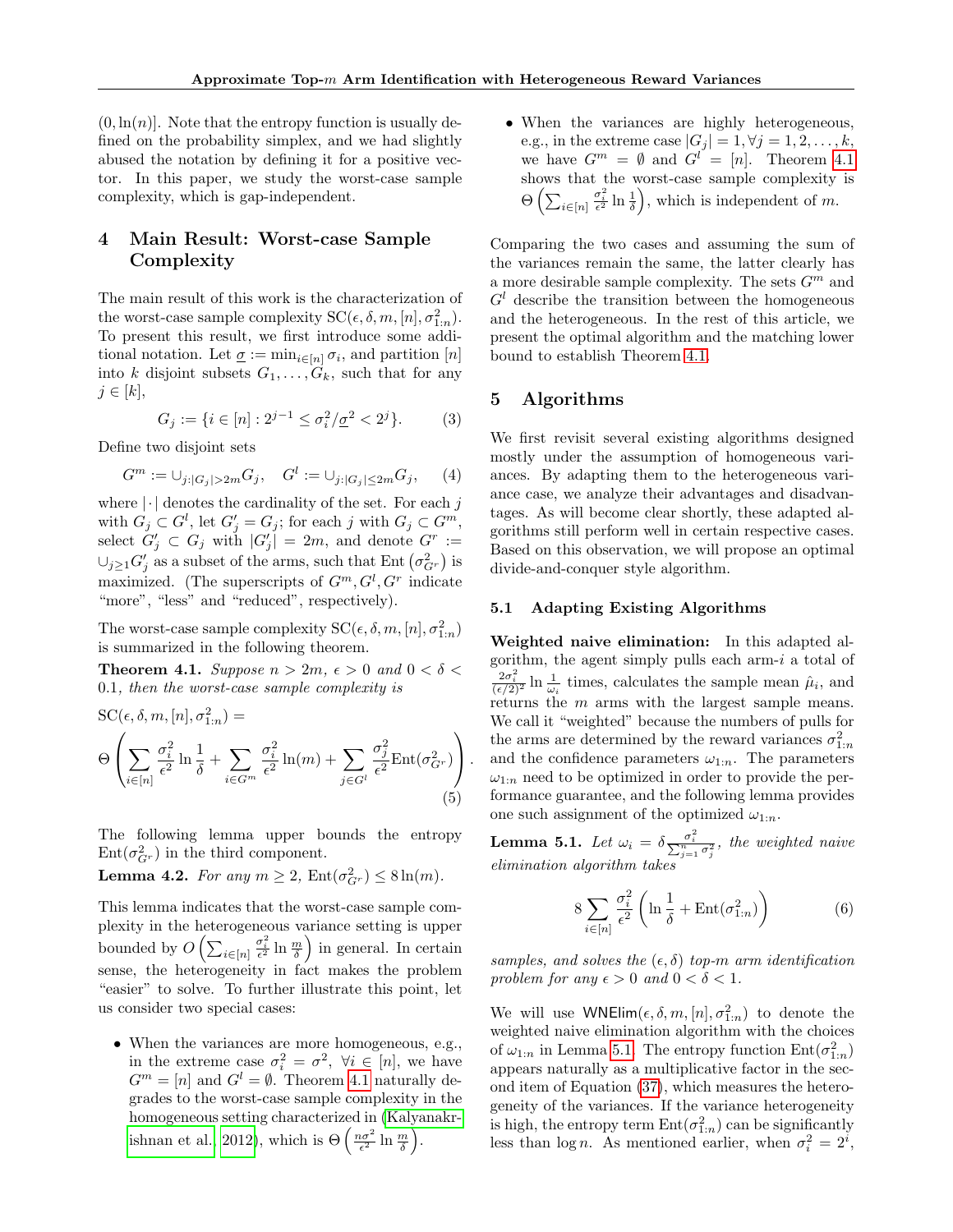the entropy term is in fact  $O(1)$ , i.e., no longer a function of n and m. On the other hand, by the principal of maximum entropy [\(Cover, 1999\)](#page-8-18), it has the maximum value  $\ln(n)$  when the variances are homogeneous. Thus the weighted naive elimination algorithm will provide good performance when the arm variances are highly heterogeneous, but will lose efficiency when they are more homogeneous.

Adapted median elimination: Median Elimination ("Halving" algorithm in [\(Kalyanakrishnan and](#page-9-2) [Stone, 2010\)](#page-9-2)) is known to achieve the worst-case optimal performance in the homogeneous variance setting. One simple method to adapt it to the heterogeneous setting is to ignore the knowledge of the heterogeneity, and simply assume that all the arms have the largest variance  $\max_{i \in [n]} \sigma_i^2$ . The original median elimination algorithm can be applied without any change, and the expected number of samples taken is thus  $O\left(\frac{n \max_{i \in [n]} \sigma_i^2}{\epsilon^2} \left(\ln \frac{1}{\delta} + \ln m\right)\right)$ , as shown in [\(Kalyanakrishnan and Stone, 2010\)](#page-9-2). In the appendix, we provide another method to adapt the median elimination algorithm, which improves the  $n \max_{i \in [n]} \sigma_i^2$  term by roughly halving the sum of variances in each round.

If the variances are more homogeneous, e.g.,  $\sigma_i^2/\sigma_j^2 \leq 2, \forall i, j \in [n], \text{ then } \sum_{i \in [n]} \sigma_i^2 \leq$  $n \max_{i \in [n]} \sigma_i^2 \leq 2 \sum_{i \in [n]} \sigma_i^2$  and the expected number of samples is  $O\left(\frac{\sum_{i\in[n]}\sigma_i^2}{\epsilon^2}\left(\ln\frac{1}{\delta}+\ln m\right)\right)$ . For the same example, the weighted naive elimination uses  $O\left(\frac{\sum_{i\in[n]}\sigma_i^2}{\epsilon^2}\left(\ln\frac{1}{\delta}+\ln n\right)\right)$  samples. Thus this simple adaptation of the median elimination algorithm is able to perform well for the highly homogeneous case, but will induce a loss of performance for the more heterogeneous cases.

Adapting other algorithms: The adaptation of several instance dependent algorithms, such as LUCB and UGapE, is straightforward. For the problem in consideration, both algorithms require  $O\left(\frac{\sum_{i\in[n]}\sigma_i^2}{\epsilon^2}\left(\ln\frac{1}{\delta}+\ln\frac{\sum_{i\in[n]}\sigma_i^2}{\epsilon^2}\right)\right)$  number of samples in expectation in the worst case. They are not worst-case optimal in the homogeneous variance setting, and certainly not in the heterogeneous variance setting since the latter is a more general setting.

## 5.2 The Optimal Variance-Grouped MedElim Algorithm

It was shown in the previous subsection that the weighted naive elimination algorithm and the median

elimination algorithm have advantages in the respective cases. In order to retain the advantages in both algorithms, we take a "divide and conquer" approach. Recall the minimum variance is  $\underline{\sigma} = \min_{i \in [n]} \sigma_i$ , and the disjoint subsets  $G_1, \ldots, G_k$  form a partition of  $[n]$ , and for any  $j \in [k]$ ,

<span id="page-4-0"></span>
$$
G_j = \left\{ i \in [n] : 2^{j-1} \le \sigma_i^2 / \underline{\sigma}^2 < 2^j \right\}. \tag{7}
$$

The largest variance ratio within each subset is at most 2, while the variances among subsets are well separated. We wish to apply median elimination to each subset and select "good" arms within that subset, and then apply weighted naive elimination over all the selected "good" arms. However, the "good" arms within a subset can in fact be "bad" in terms of the overall arm set  $[n]$ . To see this, consider the following example instance: m arms have a mean reward  $\epsilon$ , and the rest of  $n - m$  arms have a mean reward  $-\epsilon$ . Then any  $\epsilon$ -approximate top-m arms need to have mean  $\epsilon$ . Suppose the subset  $G_1$  contains  $m' < m$  arms with mean  $\epsilon$ and some other arms with mean  $-\epsilon$ . Ideally we would like to apply median elimination to find those top- $m'$ arms with mean  $\epsilon$  within  $G_1$ . However, parameter m' is not known, and we will apply median elimination on  $G_1$  by selecting some l arms. If  $l < m'$ , then the returned l arms will not include all the top- $m'$  arms in  $G_1$ , and therefore fail to identify the final top- $m$  arms. On the other hand, if  $l > m'$ , then  $\max_{i \in G_1}^l \mu_i = -\epsilon$ . Any arm in  $G_1$  is ranked in the top-l within  $G_1$ , and the problem is trivial to solve. The returned  $l$  arms, even though are top-l within  $G_1$ , are not guaranteed to contain those top- $m'$  arms with mean reward  $\epsilon$ .

To successfully apply the divide-and-conquer approach, we need a "blind" algorithm that returns a subset containing the approximate top- $m'$  arms, ideally with certain graceful transition of the confidence values.

**Definition 5.1.** The algorithm  $A(\epsilon, \delta, m, [n], \sigma_{1:n}^2)$  is said to satisfy the  $(\epsilon, \delta')$  top-m' condition, where  $m' \leq$  $m, \text{ if with probability at least } 1 - \delta', \text{ max}_{j \in R^A}^m \mu_j \geq 0$  $\max_{j\in[n]}^{m'} \mu_i - \epsilon.$ 

The condition is equivalent to the standard  $(\epsilon, \delta)$  topm arm identification requirement, if  $m' = m$  and  $\delta' = \delta$ . We first restate the median elimination algorithm presented in Algorithm [1](#page-5-0) (the halving algorithm [\(Kalyanakrishnan and Stone, 2010\)](#page-9-2)), with the necessary changes on the constants and the variance values taken into account (note the input  $2m$ ).

The following lemma summarizes the sample complexity of the MedElim algorithm with the aforementioned transition in the confidence values for  $m' = 1, 2, \ldots, m$ for the  $2m$  return arms. This algorithm will be used as a building block for the variance-grouped median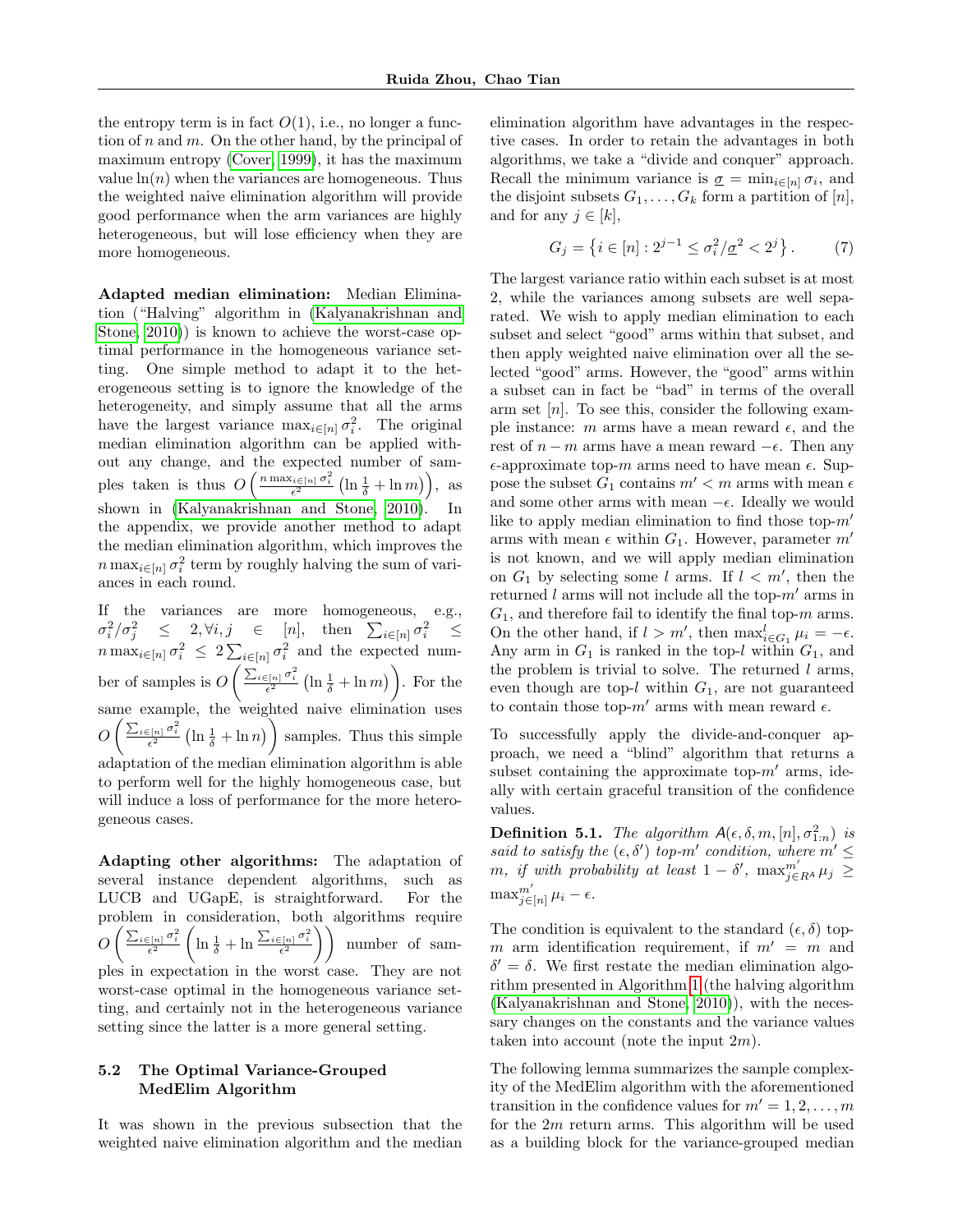<span id="page-5-0"></span>Algorithm 1 MedElim $(\epsilon, \delta, 2m, [n], \sigma_{1:n}^2)$ Initialize  $S_1 = [n], \ell = 1$  and  $\epsilon_{\ell} = (\epsilon/3) \frac{3^{\ell}}{4^{\ell}}$  $\frac{3^{\mathsf{c}}}{4^{\ell}},\ \delta_{\ell}=$  $\delta/4$ 2  $\ell$ while  $|S_{\ell}| > 2m$  do Pull arm-i  $t_{i,\ell} = \frac{2\sigma_i^2}{(\epsilon_{\ell}/2)^2} \ln \frac{m}{\delta_{\ell}}$  times and calculate their sample mean  $\hat{\mu}_{i,\ell}$  for each  $i \in S_\ell$ Update the candidate set as  $S_{\ell+1}$  $\arg \max_{i \in S_{\ell}}^{1:\max(\lfloor |S_{\ell}|/2\rfloor,2m)}$ 1:max([|Sℓ|/2],2 $m$ )  $\hat{\mu}_{i,\ell}$ Let  $\ell = \ell + 1$ Return:  $S_{\ell}$ 

elimination algorithm given next. The proof of this lemma can be found in the appendix.

<span id="page-5-2"></span>**Lemma** 5.2. For any  $_{1:n}^2$  $if$  $\max_{i \in [n]} \sigma_i^2 / \min_{j \in [n]} \sigma_j^2 \leq 2$ , the MedElim algorithm has an expected stopping time

$$
O\left(\frac{\sum_{i\in[n]} \sigma_i^2}{\epsilon^2} \left(\ln\frac{1}{\delta} + \ln(m)\right)\right). \tag{8}
$$

Moreover, for any  $m' \leq m$ , the MedElim algorithm satisfies the  $(\epsilon, \frac{m'}{m}\delta)$  top-m' condition.

Now we are in a position to provide the proposed algorithm below, which we refer to as the variance-grouped median elimination algorithm.

 $\mathbf{Algorithm} \left( \mathbf{2} \mathbf{1} \mathsf{V}\text{-}\mathsf{MedElim}(\epsilon,\delta,m,[n],\sigma_{1:n}^2 \right)$ Partition [n] into groups  $G_1, \ldots, G_k$  by [\(7\)](#page-4-0) for  $j \in 1 : k$  do  $R_j = \mathsf{MedElim}(\epsilon/2, \delta/2, 2m, G_j, \sigma^2_{G_j});$ Let  $G=\cup_{j=1}^k R_j;$  $R = \text{WNElim}(\epsilon/2, \delta/2, m, G, \sigma_G^2);$ Return: R

The performance of proposed algorithm is summarized in the following theorem.

<span id="page-5-1"></span>Theorem 5.3. The variance-grouped median elimination algorithm solves the  $(\epsilon, \delta)$  top-m arm identification problem for any  $\epsilon > 0$  and  $0 < \delta < 1$ , and the expected number of samples is

$$
O\left(\sum_{i\in[n]}\frac{\sigma_i^2}{\epsilon^2}\ln\frac{1}{\delta} + \sum_{i\in G^m}\frac{\sigma_i^2}{\epsilon^2}\ln(m) + \sum_{j\in G^l}\frac{\sigma_j^2}{\epsilon^2}\text{Ent}(\sigma_{G^r}^2)\right).
$$
\n(9)

Proof of Theorem [5.3.](#page-5-1) Without loss of generality, assume  $[m]$  is the set of top-m arms. For any j with  $G_i \cap [m] \neq \emptyset$  and  $i \in G_i \cap [m]$ , arm-i must be one of top- $|G_j \cap [m]|$  arms in  $G_j$ . Let  $m'_j = |G_j \cap [m]|$  be the number of top-m arms contained in  $G_j$ . By Lemma [5.2,](#page-5-2) with probability at least  $1 - \frac{m'_j}{m} \frac{\delta}{2}$ ,

$$
\max_{l \in R_j}^{m'_j} \mu_l \ge \max_{l \in G_j \cap [m]}^{m'_j} \mu_l - \epsilon/2
$$
  

$$
\ge \max_{l \in [n]}^m \mu_l - \epsilon/2.
$$
 (10)

It implies that with probability at least 1 −  $\sum_{j=1}^k$  $\frac{m'_j}{m} \frac{\delta}{2} = 1 - \frac{\delta}{2}$ , there are at least  $\sum_{j=1}^k m'_j = m$ arms in  $G = \bigcup_{j=1}^{k} R_j$  that are  $\epsilon/2$ -approximate top-m. In other words, event  $\max_{l \in G}^m \mu_l \geq \max_{l \in [n]}^m \mu_l - \epsilon/2$ occurs with probability at least  $1 - \frac{\delta}{2}$ .

Conditioned on this event occurring, Lemma [5.1](#page-3-1) implies that with probability at least  $1 - \frac{\delta}{2}$ , the returned set R of the weighted naive elimination over  $G=\cup_{j=1}^k R_j$  satisfies

$$
\min_{l \in R} \mu_l \ge \max_{l \in G} \mu_l - \epsilon/2 \ge \max_{l \in [n]} \mu_l - \epsilon. \tag{11}
$$

Thus with probability at least  $1 - \delta$ , all arms in R are  $\epsilon$ -approximate top-*m*.

Recall the definition of  $G^l$ ,  $G^m$ ,  $G^r$  in Section [4.](#page-3-2) The total number of samples used in the median elimination subroutine is  $O\left(\sum_{i \in G^m} \frac{\sigma_i^2}{\epsilon^2} \left(\ln \frac{1}{\delta} + \ln(m)\right)\right)$ . The number of samples used in the weighted naive elimination subroutine is  $O\left(\sum_{i\in[n]}\frac{\sigma_i^2}{\epsilon^2}\left(\ln\frac{1}{\delta}+\text{Ent}(\sigma_{G^r}^2)\right)\right)$ . By Lemma [4.2,](#page-3-3) the expected total number of  $\left( \sum_{i\in[n]}\frac{\sigma_i^2}{\epsilon^2}\ln\frac{1}{\delta} + \sum_{i\in G^m}\frac{\sigma_i^2}{\epsilon^2}\ln(m) \right)$ samples  $\frac{\sigma_j^2}{\epsilon^2} \text{Ent}(\sigma_{G^r}^2)\Big).$  $+\sum_{j\in G^l}$  $\Box$ 

An illustrative example: In the following example, we show the number of required samples by the variance-grouped median elimination algorithm given in Theorem [5.3](#page-5-1) achieves an order-wise improvement over  $\frac{\sum_{i\in[n]}\sigma_i^2}{\epsilon^2}(\ln(1/\delta) + \text{Ent}(\sigma_{1:n}^2))$  and  $\frac{\sum_{i\in[n]}\sigma_i^2}{\epsilon^2}(\ln(1/\delta) + \ln(m))$ . Take some integer  $k \geq 2$ as an auxiliary parameter in this problem setting, and denote  $\ell = \lceil \log(k) \rceil$ . Let  $\log(m) = k$  and  $\log(n) = k^2$ . We aim to approximately identify the top- $m$  arms out of *n* arms. Among these *n* arms, there are  $2^i$  arms with the same variance  $2^{-i}$  for each  $i = 0, 1, \ldots, \ell - 1$ , and the rest  $n - \sum_{i=0}^{\ell-1} 2^i = 2^{k^2} - 2^{\ell} + 1$  arms have the same variance  $2^{-k^2}\ell/k$ . Then  $G^m$  is the set of arms with variances  $2^{-k^2}\ell/k$ , and  $G^l$  is the set of arms with variances  $2^{-i}$  for  $i = 0, 1, \ldots, \ell - 1$ . It is seen that

$$
\sum_{j \in G^m} \sigma_j^2 = (2^{k^2} - 2^{\ell} + 1)2^{-k^2} \ell/k = \Theta(\ell/k), \quad (12)
$$

$$
\sum_{j \in G^l} \sigma_j^2 = \sum_{i=0}^{\ell-1} 2^i 2^{-i} = \ell = \Theta(\log(k)),\tag{13}
$$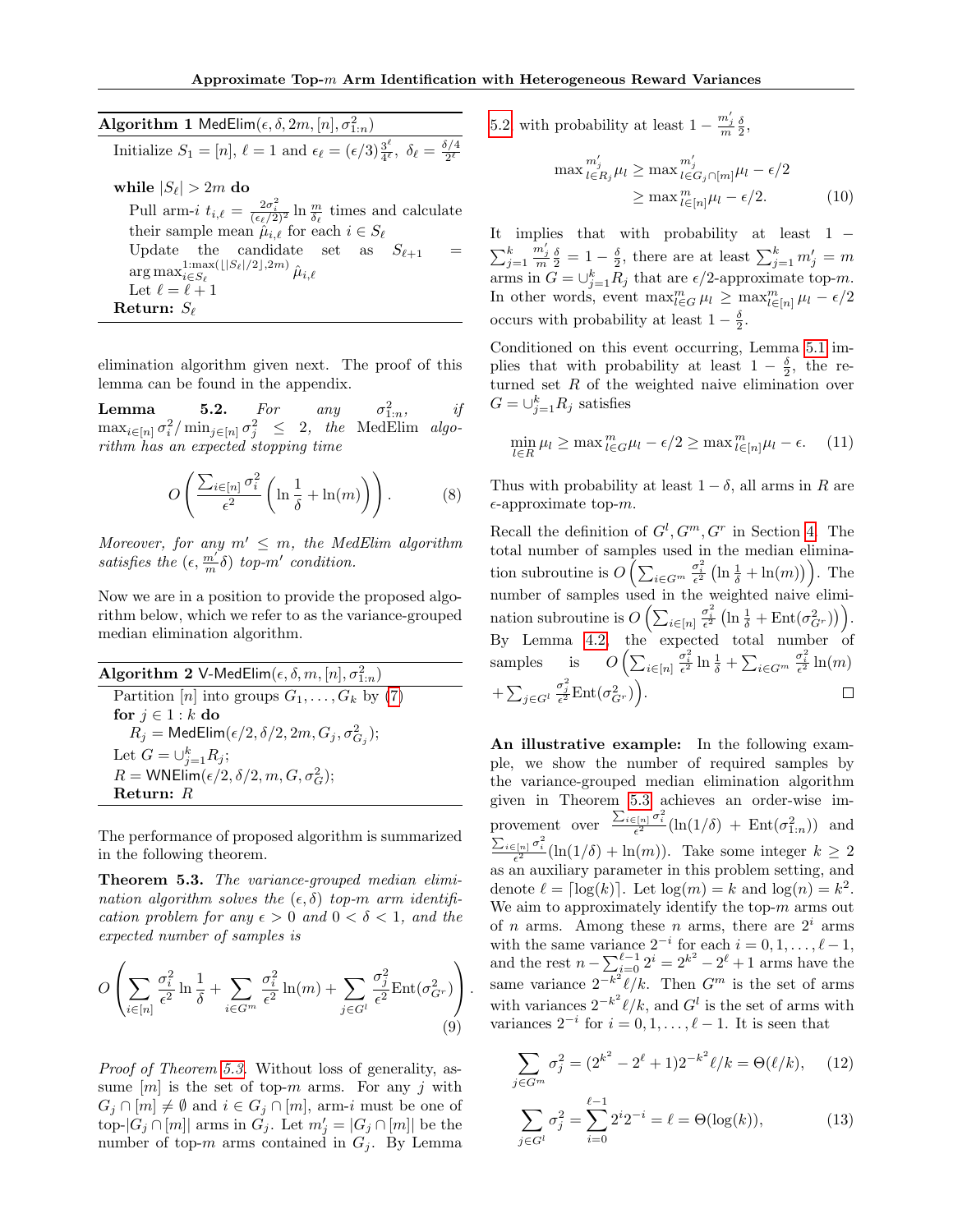which implies  $\sum_{j \in [n]} \sigma_j^2 = \Theta(\log(k))$ . Furthermore, we can calculate that

$$
Ent(\sigma_{G^r}^2) = \Theta(Ent(\sigma_{G^l}^2)) = \Theta(\log(k)). \tag{14}
$$

Thus the number of required samples by the variancegrouped median elimination algorithm is of order

$$
\Theta(\ln(k)\ln(1/\delta) + \ln(k)^2/\epsilon^2). \tag{15}
$$

Since  $Ent(\sigma_{1:n}^2) = \Theta(k)$  and  $ln(m) = \Theta(k)$ , it is seen that  $\frac{\sum_{i\in[n]}\sigma_i^2}{\epsilon^2}(\ln(1/\delta) + \text{Ent}(\sigma_{1:n}^2))$  and  $\frac{\sum_{i\in[n]}\sigma_i^2}{\epsilon^2}(\ln(1/\delta)+\ln(m))$  are of the same order

$$
\Theta(\ln(k)\ln(1/\delta) + k\ln(k)/\epsilon^2). \tag{16}
$$

The detailed calculation of the entropy values used above is given in the supplementary material. Fix  $\delta > 0$  as constant, comparing the numbers of required samples in [\(15\)](#page-6-0) and [\(16\)](#page-6-1), which are of order  $\Theta(\ln(k)^2/\epsilon^2)$  and  $\Theta(k \ln(k)/\epsilon^2)$ , respectively, it is seen that the variance-grouped median elimination algorithm provides an order-wise improvement in this example setting by reducing a factor  $k$  to  $\ln(k)$ .

Remark. Our result establishes the theoretical optimality of the proposed algorithm through a matching lower bound provided in the following section. However, the empirical performance of the proposed algorithm suffers from large multiplicative factors introduced by the Median Elimination subroutine. More aggressive elimination based algorithm, such as the algorithms proposed in [\(Hassidim et al., 2020\)](#page-8-8), can be used as a subroutine to improve the multiplicative factor while maintaining the same order.

## <span id="page-6-4"></span>6 The Lower Bound

In the homogeneous variance setting, the previous lower bound [\(Kalyanakrishnan et al., 2012\)](#page-9-1) on worstcase  $(\epsilon, \delta)$ -PAC top-m identification leveraged the change-of-measure technique and was proved by contradiction. The approach leads to a large multiplicative factor and is also difficult to utilize in the heterogeneous variance case. The lower bound was later tightened and generalized to the instance-dependent case in [\(Chen et al., 2017\)](#page-8-14) and [\(Simchowitz et al.,](#page-9-14) [2017\)](#page-9-14). Their approach assumed that the algorithms have a uniform preference over the arms at the beginning, which is reasonable in the homogeneous setting but not in the heterogeneous setting.

We derive a flexible simple inequality to better take into account the heterogeneous variances, given in Lemma [6.2.](#page-6-2) Applying this lemma, we formulate the lower bound as an optimization problem, whose dual formulation (Lemma [6.3\)](#page-7-0) is then studied. The eventual lower bound is given in the following theorem, obtained by considering several feasible solutions to the dual problem.

<span id="page-6-3"></span><span id="page-6-0"></span>Theorem 6.1. There exists some universal constant  $c > 0$ , that for any  $0 < \epsilon$ ,  $0 < \delta < 0.1$ ,  $m < n/2$ ,  $\sigma_{1:n}^2$ and any valid algorithm, there exists an instance with the given variances such that the expected number of samples of the algorithm is at least

$$
c\left(\sum_{i\in[n]}\frac{\sigma_i^2}{\epsilon^2}\ln\frac{1}{\delta} + \sum_{i\in G^m}\frac{\sigma_i^2}{\epsilon^2}\ln(m) + \sum_{j\in G^l}\frac{\sigma_j^2}{\epsilon^2}\text{Ent}(\sigma_{G^r}^2)\right).
$$
\n(17)

#### <span id="page-6-1"></span>6.1 Dual Formulation of the Lower Bound

We first introduce an inequality in the lemma below, which helps us connect the sample complexity with a multi-hypothesis testing problem.

<span id="page-6-2"></span>**Lemma 6.2.** For any two probability measure  $P, Q$ on the same measurable space  $(\Omega, \mathcal{F})$ , if  $\mathcal{E} \in \mathcal{F}$  with  $P(\mathcal{E}) > 1 - \delta > Q(\mathcal{E})$ , we have

$$
Q(\mathcal{E}) \ge B(\delta)e^{-\frac{D(P||Q)}{1-\delta}},\tag{18}
$$

where  $D(\cdot||\cdot)$  is the Kullback-Leibler divergence and  $B(\delta) = e^{-\frac{\text{Ent}(\delta,1-\delta)}{1-\delta}}$  is a strictly decreasing function with  $B(0.1) > 0.69$ .

Fix any algorithm A with inputs  $(\epsilon, \delta, m, [n], \sigma_{1:n}^2)$  that solves the  $(\epsilon, \delta)$  top-m arm identification problem. Consider the Gaussian instances where the i-th arm has a Gaussian distribution with variance  $\sigma_i^2$ . Denote  $P_I$  as the probability measure induced by the learning process of applying algorithm A on Gaussian bandit instance  $I \in \mathcal{I}(\sigma_{1:n}^2)$ .

Let  $\epsilon' > \epsilon$  be some parameter that can be arbitrarily close to  $\epsilon$ . For any subset  $M \subset [n]$  with  $|M| = m$  and any index  $l \in [n] \setminus M$ , we first construct an instance  $I_{l,M} \in \mathcal{I}(\sigma_{1:n}^2)$  by specifying the reward means of each arm as follows: the l-th arm has mean 0, the arms in M have mean  $\epsilon'$ , and the rest have mean  $-\epsilon'$ . The only  $\epsilon$ -approximate top-m arms of instance  $I_{l,M}$  are clearly M. Similarly, for each subset  $F \subset [n]$  with  $|F| = m-1$ and any index  $l \in [n] \backslash F$ , we then construct an instance  $I_{l,F} \in \mathcal{I}(\sigma_{1:n}^2)$ . In instance  $I_{l,F}$ , the *l*-th arm has mean 0, the arms in F have mean  $\epsilon'$ , and the rest arms have mean  $-\epsilon'$ . The only  $\epsilon$ -approximate top-m arm set of instance  $I_{l,F}$  is clearly  $F \cup \{l\}$ . These are the possible hypotheses we will consider.

Given an instance  $I_{l,M}$ , if  $F = M \setminus \{i\}$  for some  $i \in M$ , it is clear that instances  $I_{l,M}$  and  $I_{l,F}$  differ only at the *i*-th arm. Denote  $t_{l,F,i}$  as the expected number of pulls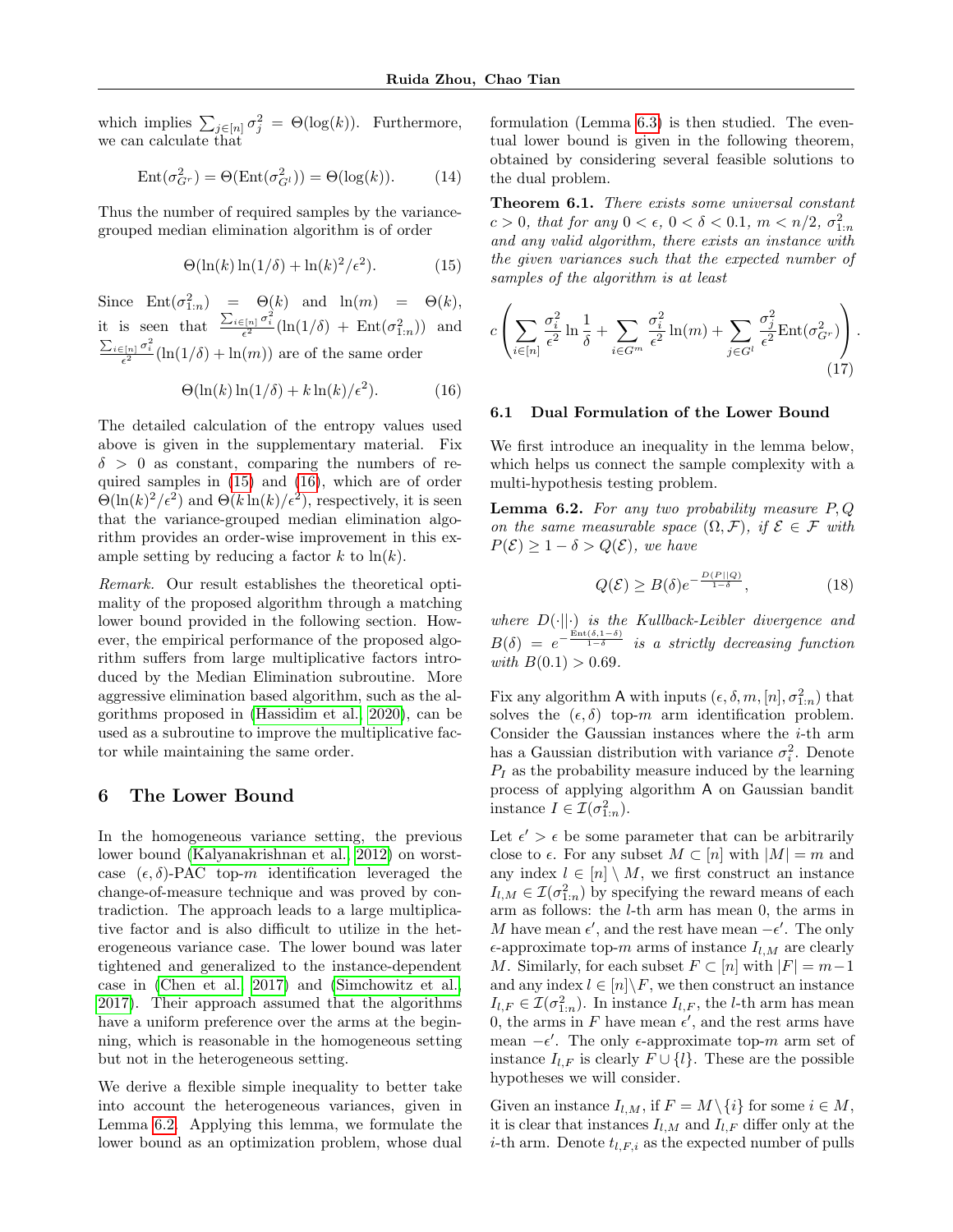of the *i*-th arm by algorithm A on instance  $I_{l,F}$ . The KL-divergence can be calculated as  $D(P_{I_{l,F}} || P_{I_{l,M}}) =$  $2\epsilon^{\prime 2}$  $\frac{\partial e^{i\alpha}}{\partial_i^2}t_{l,F,i}$ ; see Lemma 5.1 in (Lattimore and Szepesvári,  $\overline{2020}$  for more details. Since A solves the  $(\epsilon, \delta)$  top-m arm identification problem, we have  $P_{I_{L,F}} (R^{\mathsf{A}} = F \cup$  $\{l\}) \geq 1 - \delta > \delta \geq P_{I_{l,M}}(R^{\mathsf{A}} = F \cup \{l\}).$  Applying Lemma [6.2](#page-6-2) on  $P_{I_{I,F}}, P_{I_{l,M}}$  and event  $\{R^{\mathsf{A}} = F \cup \{l\}\}\$ gives

$$
P_{I_{l,M}}(R^{\mathsf{A}} = F \cup \{l\}) \ge B(\delta) e^{-\frac{D(P_{I_{l,F}}||P_{I_{l,M}})}{1-\delta}}
$$
  
=  $B(\delta) e^{-\frac{2\epsilon'^2}{\sigma_i^2} \frac{t_{l,F,i}}{1-\delta}}$ . (19)

This inequality holds for any  $F = M \setminus \{i\}$  with  $i \in M$ . In addition, events  $\{R^{\mathsf{A}} = M \cup \{l\} \setminus \{i\}\}'$ s are disjoint for any  $i \in M \cup \{l\}$ , and they are also dis- $\sum_{i \in M} P_{I_{l,M}}(R^{\mathsf{A}} = M \cup \{l\} \setminus \{i\}) \leq 1 - P_{I_{l,M}}(R^{\mathsf{A}} =$ joint with the event  $\{R^{\mathsf{A}} = M\}$ . It follows that  $\overline{M} \leq \delta$ . Summing inequality [\(19\)](#page-7-1) for all  $i \in M$  gives

$$
\delta \ge \sum_{i \in M} P_{I_{l,M}}(R^{\mathsf{A}} = M \cup \{l\} \setminus \{i\})
$$

$$
\ge \sum_{i \in M} B(\delta) \exp\left(-\frac{2\epsilon'^2}{\sigma_i^2} \frac{t_{l,M \setminus \{i\},i}}{1-\delta}\right). \tag{20}
$$

In the worst-case, algorithm A takes at least  $\max_{F,l \notin F} \sum_{j \notin F \cup \{l\}} t_{l,F,j}$  samples in expectation. Any valid algorithm has to satisfy [\(20\)](#page-7-2), and thus the sample complexity  $SC(\epsilon, \delta, m, [n], \sigma_{1:n}^2)$  is lower bounded by the optimal value of the following optimization problem:

minimize:  $\max_{F \subset [n]:|F| = m-1, \ l \notin F}$  $\sum$  $j \notin F \cup \{l\}$  $t_{l,F,j}$  (21) subject to: i∈M  $\exp(-t_{l,M\setminus\{i\},i}/\theta_i) \leq \delta',$  $\forall M \subset [n], |M| = m, \ \forall l \notin M,$  (22)

where  $\theta_i = \frac{(1-\delta)\sigma_i^2}{2\epsilon^2}$ ,  $\forall i \in [n]$  and  $\delta' = \frac{\delta}{B(\delta)}$ . Though this problem is convex, it is difficult to solve explicitly. Therefore, we consider its (restricted) dual formulation in the following lemma.

<span id="page-7-0"></span>Lemma 6.3.  $For \epsilon > 0, \delta < 0.25, m < n/2, (\sigma_i^2)_{i \in [n]},$  $SC(\epsilon, \delta, m, [n], \sigma_{1:n}^2) \geq \frac{1-\delta}{2\epsilon^2}v^*$ , where  $v^*$  is the optimal value of the following optimization problem:

$$
\text{maximize:} \quad \sum_{M \subset [n]: |M| = m} \left( \sum_{l \in M} \eta_{M \setminus \{l\}} \sigma_l^2 \right) \times \left( \ln \frac{B(\delta)}{\delta} + \text{Ent}(\{\eta_{M \setminus \{l\}} \sigma_l^2\}_{l \in M}) \right) \quad (23)
$$
\n
$$
\text{subject to:} \quad \sum \eta_F = 1,
$$

subject to:

$$
F\subset [n]:|F|=m-1
$$
  
\n
$$
\eta_F \ge 0, \ \forall F \subset [n], |F| = m-1.
$$
 (24)

Though the dual formulation is still difficult to solve, by the weak duality, we can derive lower bounds for the primal problem by assigning specific feasible values to the dual variables  $\eta_F$ 's. In addition, each  $\eta_F$  is a probability mass function and has a clear operational meaning, which is the worst-case prior distribution of the underlining instance being one of  $\{I_{l,F}\}_{l \notin F}$ .

### 6.2 Dichotomy of the lower bound

<span id="page-7-1"></span>As shown in Theorem [6.1,](#page-6-3) the lower bound of the sample complexity consists of three terms

$$
\underbrace{\sum_{i \in [n]} \frac{\sigma_i^2}{\epsilon^2} \ln \frac{1}{\delta}}_{\text{I}} + \underbrace{\sum_{i \in G^m} \frac{\sigma_i^2}{\epsilon^2} \ln(m)}_{\text{II}} + \underbrace{\sum_{j \in G^l} \frac{\sigma_j^2}{\epsilon^2} \text{Ent}(\sigma_{G^r}^2)}_{\text{III}}.
$$
\n(25)

<span id="page-7-2"></span>We will discuss each term from the viewpoint of the dual formulation in Lemma [6.3.](#page-7-0) The optimal value v <sup>∗</sup> of the optimization in Lemma [6.3](#page-7-0) can be lower bounded by the average of the objective function values  $v_1, v_2, v_3$  when assigning the variables certain feasible values in the dual optimization problem, i.e.,  $v^* = \Omega(v_1 + v_2 + v_3)$ . We construct three sets of feasible dual variables  $\eta_F$ 's, the resultant values  $v_{1:3}$  will induce Term I-III, respectively.

It is straightforward to see that Term I can be obtained by assigning  $\eta_F$ 's uniformly, and thus we can focus on Term II and Term III. More precisely, we aim to lower bound the optimal value of the following optimization problem:

maximize: 
$$
\sum_{M \subset [n]:|M|=m} \left( \sum_{l \in M} \eta_{M \setminus \{l\}} \sigma_l^2 \right) \times
$$

$$
\text{Ent}(\{\eta_{M \setminus \{l\}} \sigma_l^2\}_{l \in M})
$$
(26)

subject to:  $\sum$ 

$$
\eta_F \ge 0, \ \forall F \subset [n], |F| = m - 1. \tag{27}
$$

<span id="page-7-3"></span> $\eta_F = 1,$ 

Firstly, to study the sample complexity induced by  $\sigma_{G^m}^2$ , we specify a feasible assignment of dual variables  $\eta_F$ 's as follows. For any  $F \subset G^m$  with  $|F| =$  $m-1$ , let  $\eta_F = \frac{\prod_{i \in F} \sigma_i^2}{\sum_{F' \subset G^m : |F'| = m-1} \prod_{j \in F} \sigma_i^2}$ ; and for any  $F \not\subset G^m$  with  $|F| = m - 1$ , set  $\eta_F = 0$ . Then  $Ent(\{\eta_{M\setminus\{l\}}\sigma_l^2\}_{l\in M}) = \ln(m)$  for any  $M \subset G^m$  with  $|M| = m$ . Formally, Term II is the introduced by the following lemma.

 $F \subset [n]:|F| = m-1$ 

<span id="page-7-4"></span>Lemma 6.4. The optimal value of the optimization [\(26\)](#page-7-3) is lower-bounded by  $\frac{1}{3} \sum_{j \in G^m} \sigma_j^2 \ln(m)$ .

Secondly, to study the complexity induced by  $\sigma_{G^l}^2$ , we consider the reduced arm set  $G^r \supset G^l$ . Define  $\check{L} \subset G^r$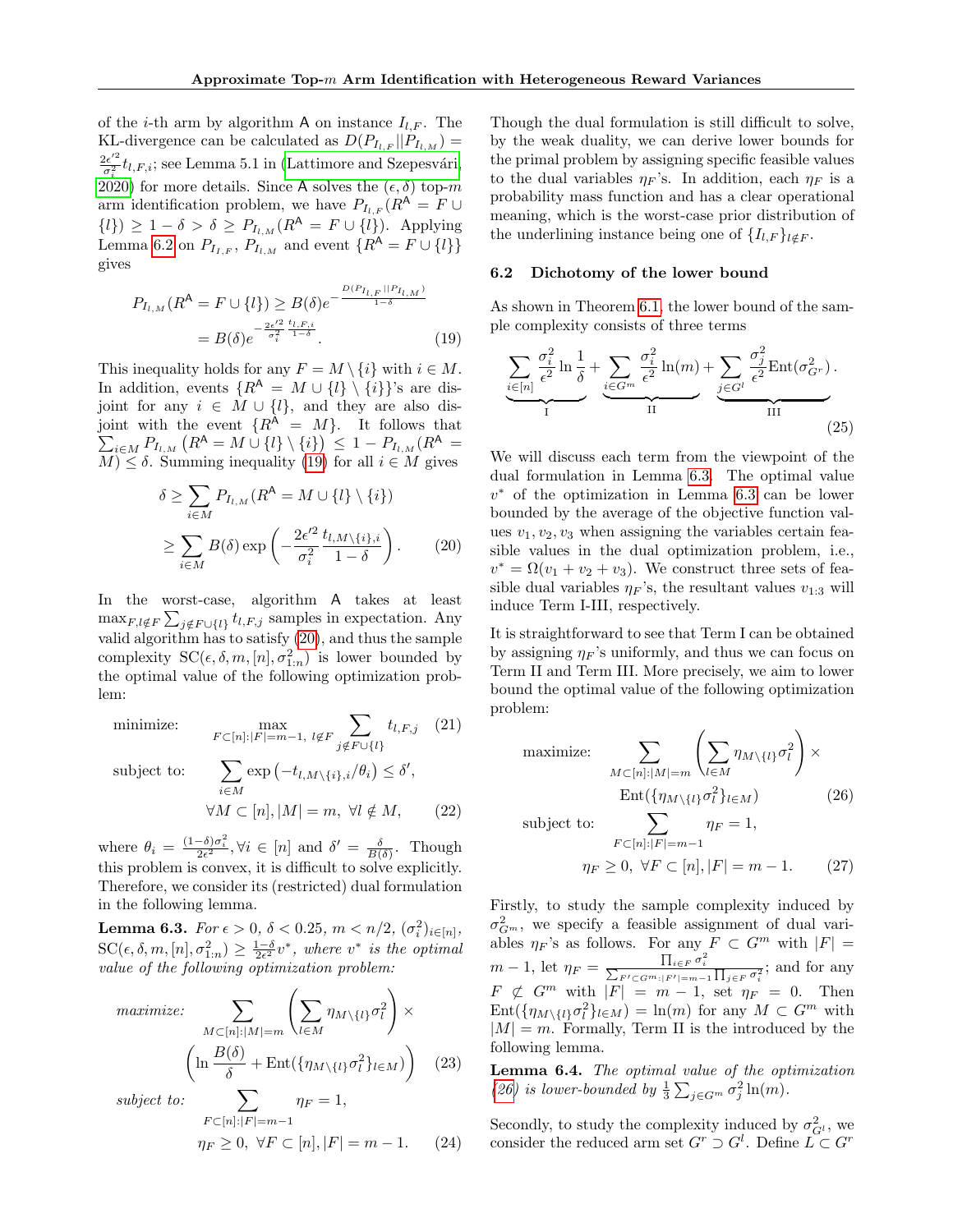with  $|L| = 2m$  as the arms with  $2m$  largest variances in  $G<sup>r</sup>$ . We can verify that  $\sum_{i \in L} \sigma_i^2$  dominates  $\sum_{j \in G<sup>r</sup>} \sigma_j^2$ . Moreover,  $Ent(\sigma_{G^r}^2)$  and  $Ent(\sigma_L^2)$  behave similarly, and thus we can focus on the arms in  $L$ . Rigorously, the following lemma justifies this choice.

<span id="page-8-19"></span>**Lemma 6.5.** Let  $\eta_F = \left(\frac{2m}{m-1}\right)^{-1}$  for any  $F \subset L$  with  $|F| = m - 1$  and  $\eta_F = 0$  otherwise. The objective function of the optimization problem [\(26\)](#page-7-3) is at least  $c' \sum_{i \in G^l} \sigma_i^2 \text{Ent}(\sigma_{G^r}^2) - \ln(2) \sum_{i \in L} \sigma_i^2$ , for some constant  $c' > 0$ .

The first item in Lemma [6.5](#page-8-19) is exactly Term III, and the second item  $-\ln(2) \sum_{i \in G^l} \sigma_i^2$  can be absorbed into Term I.

## 7 Conclusion

We study the worst-case sample complexity of  $(\epsilon, \delta)$ top- $m$  arm identification problem with heterogeneous reward variances. The heterogeneity of reward variances is measured by certain entropy-like function. We propose the variance-grouped median elimination algorithm, which combines the advantages of the median elimination algorithm and the weighted naive elimination algorithm in a divide-and-conquer manner. Matching lower bound of the worst-case sample complexity was devised using a dual formulation and finding suitable feasible solutions.

## References

- <span id="page-8-12"></span>Assadi, S. and Wang, C. (2020). Exploration with limited memory: streaming algorithms for coin tossing, noisy comparisons, and multi-armed bandits. In Proceedings of the 52nd Annual ACM SIGACT Symposium on Theory of Computing, pages 1237– 1250.
- <span id="page-8-4"></span>Audibert, J.-Y., Bubeck, S., and Munos, R. (2010). Best arm identification in multi-armed bandits. In  $COLT$ , pages 41–53.
- <span id="page-8-15"></span>Bechhofer, R. E. (1954). A single-sample multiple decision procedure for ranking means of normal populations with known variances. The Annals of Mathematical Statistics, pages 16–39.
- <span id="page-8-3"></span>Bubeck, S. and Cesa-Bianchi, N. (2012). Regret analysis of stochastic and nonstochastic multi-armed bandit problems. arXiv preprint arXiv:1204.5721.
- <span id="page-8-0"></span>Bubeck, S., Munos, R., and Stoltz, G. (2009). Pure exploration in multi-armed bandits problems. In International conference on Algorithmic learning theory, pages 23–37. Springer.
- <span id="page-8-5"></span>Bubeck, S., Wang, T., and Viswanathan, N. (2013). Multiple identifications in multi-armed bandits.

In International Conference on Machine Learning, pages 258–265. PMLR.

- <span id="page-8-6"></span>Carpentier, A. and Locatelli, A. (2016). Tight (lower) bounds for the fixed budget best arm identification bandit problem. In Conference on Learning Theory, pages 590–604. PMLR.
- <span id="page-8-13"></span>Chaudhuri, A. R. and Kalyanakrishnan, S. (2019). Pac identification of many good arms in stochastic multiarmed bandits. In International Conference on Machine Learning, pages 991–1000. PMLR.
- <span id="page-8-10"></span>Chen, L. and Li, J. (2015). On the optimal sample complexity for best arm identification. arXiv preprint arXiv:1511.03774.
- <span id="page-8-14"></span>Chen, L., Li, J., and Qiao, M. (2017). Nearly instance optimal sample complexity bounds for top-k arm selection. In *Artificial Intelligence and Statistics*, pages 101–110. PMLR.
- <span id="page-8-18"></span>Cover, T. M. (1999). Elements of information theory. John Wiley & Sons.
- <span id="page-8-1"></span>Even-Dar, E., Mannor, S., and Mansour, Y. (2002). PAC bounds for multi-armed bandit and markov decision processes. In International Conference on Computational Learning Theory, pages 255–270. Springer.
- <span id="page-8-7"></span>Even-Dar, E., Mannor, S., and Mansour, Y. (2006). Action elimination and stopping conditions for the multi-armed bandit and reinforcement learning problems. Journal of machine learning research, 7(Jun):1079–1105.
- <span id="page-8-16"></span>Faella, M., Finzi, A., and Sauro, L. (2020). Rapidly finding the best arm using variance. In Proc. of ECAI, 24th European Conference of Artificial Intelligence.
- <span id="page-8-2"></span>Gabillon, V., Ghavamzadeh, M., and Lazaric, A. (2012). Best arm identification: A unified approach to fixed budget and fixed confidence. Advances in Neural Information Processing Systems, 25:3212– 3220.
- <span id="page-8-17"></span>Gabillon, V., Ghavamzadeh, M., Lazaric, A., and Bubeck, S. (2011). Multi-bandit best arm identification. In Advances in Neural Information Processing Systems, pages 2222–2230.
- <span id="page-8-11"></span>Garivier, A. and Kaufmann, E. (2016). Optimal best arm identification with fixed confidence. In Conference on Learning Theory, pages 998–1027.
- <span id="page-8-8"></span>Hassidim, A., Kupfer, R., and Singer, Y. (2020). An optimal elimination algorithm for learning a best arm. arXiv preprint arXiv:2006.11647.
- <span id="page-8-9"></span>Jamieson, K., Malloy, M., Nowak, R., and Bubeck, S. (2014). lil'ucb: An optimal exploration algorithm for multi-armed bandits. In Conference on Learning Theory, pages 423–439.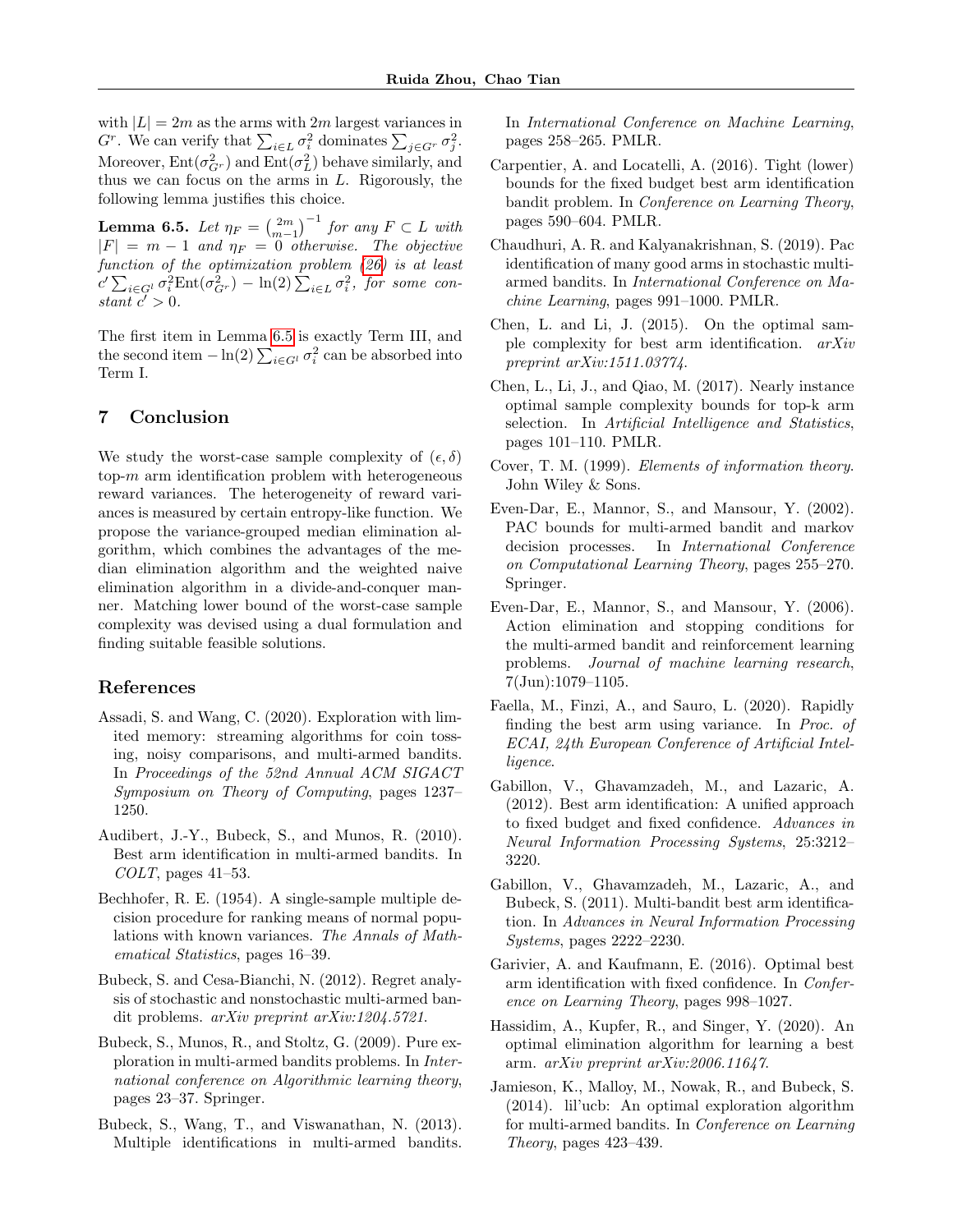- <span id="page-9-5"></span>Jamieson, K. and Nowak, R. (2014). Best-arm identification algorithms for multi-armed bandits in the fixed confidence setting. In 2014 48th Annual Conference on Information Sciences and Systems  $(CISS)$ , pages 1–6. IEEE.
- <span id="page-9-12"></span>Jin, T., Shi, J., Xiao, X., and Chen, E. (2019). Efficient pure exploration in adaptive round model. Advances in Neural Information Processing Systems, 32:6609– 6618.
- <span id="page-9-2"></span>Kalyanakrishnan, S. and Stone, P. (2010). Efficient selection of multiple bandit arms: Theory and practice. In ICML.
- <span id="page-9-1"></span>Kalyanakrishnan, S., Tewari, A., Auer, P., and Stone, P. (2012). PAC subset selection in stochastic multiarmed bandits. In Proceedings of the 29th International Coference on International Conference on Machine Learning, pages 227–234.
- <span id="page-9-8"></span>Karnin, Z., Koren, T., and Somekh, O. (2013). Almost optimal exploration in multi-armed bandits. In International Conference on Machine Learning, pages 1238–1246.
- <span id="page-9-7"></span>Katz-Samuels, J. and Jamieson, K. (2020). The true sample complexity of identifying good arms. In International Conference on Artificial Intelligence and Statistics, pages 1781–1791. PMLR.
- <span id="page-9-9"></span>Kaufmann, E., Cappé, O., and Garivier, A. (2016). On the complexity of best-arm identification in multiarmed bandit models. The Journal of Machine Learning Research, 17(1):1–42.
- <span id="page-9-13"></span>Kaufmann, E. and Kalyanakrishnan, S. (2013). Information complexity in bandit subset selection. In Conference on Learning Theory, pages 228–251. PMLR.
- <span id="page-9-3"></span>Lai, T. L. and Robbins, H. (1985). Asymptotically efficient adaptive allocation rules. Advances in applied mathematics,  $6(1):4-22$ .
- <span id="page-9-0"></span>Lattimore, T. and Szepesvári, C. (2020). Bandit algorithms. Cambridge University Press.
- <span id="page-9-15"></span>Lu, P., Tao, C., and Zhang, X. (2021). Variancedependent best arm identification. arXiv preprint arXiv:2106.10417.
- <span id="page-9-6"></span>Mannor, S. and Tsitsiklis, J. N. (2004). The sample complexity of exploration in the multi-armed bandit problem. Journal of Machine Learning Research, 5(Jun):623–648.
- <span id="page-9-11"></span>Shen, C. (2019). Universal best arm identification. IEEE Transactions on Signal Processing, 67(17):4464–4478.
- <span id="page-9-14"></span>Simchowitz, M., Jamieson, K., and Recht, B. (2017). The simulator: Understanding adaptive sampling in the moderate-confidence regime. In Conference on Learning Theory, pages 1794–1834. PMLR.
- <span id="page-9-4"></span>Slivkins, A. (2019). Introduction to multi-armed bandits. arXiv preprint arXiv:1904.07272.
- <span id="page-9-10"></span>Zhou, Y., Chen, X., and Li, J. (2014). Optimal pac multiple arm identification with applications to crowdsourcing. In International Conference on Machine Learning, pages 217–225. PMLR.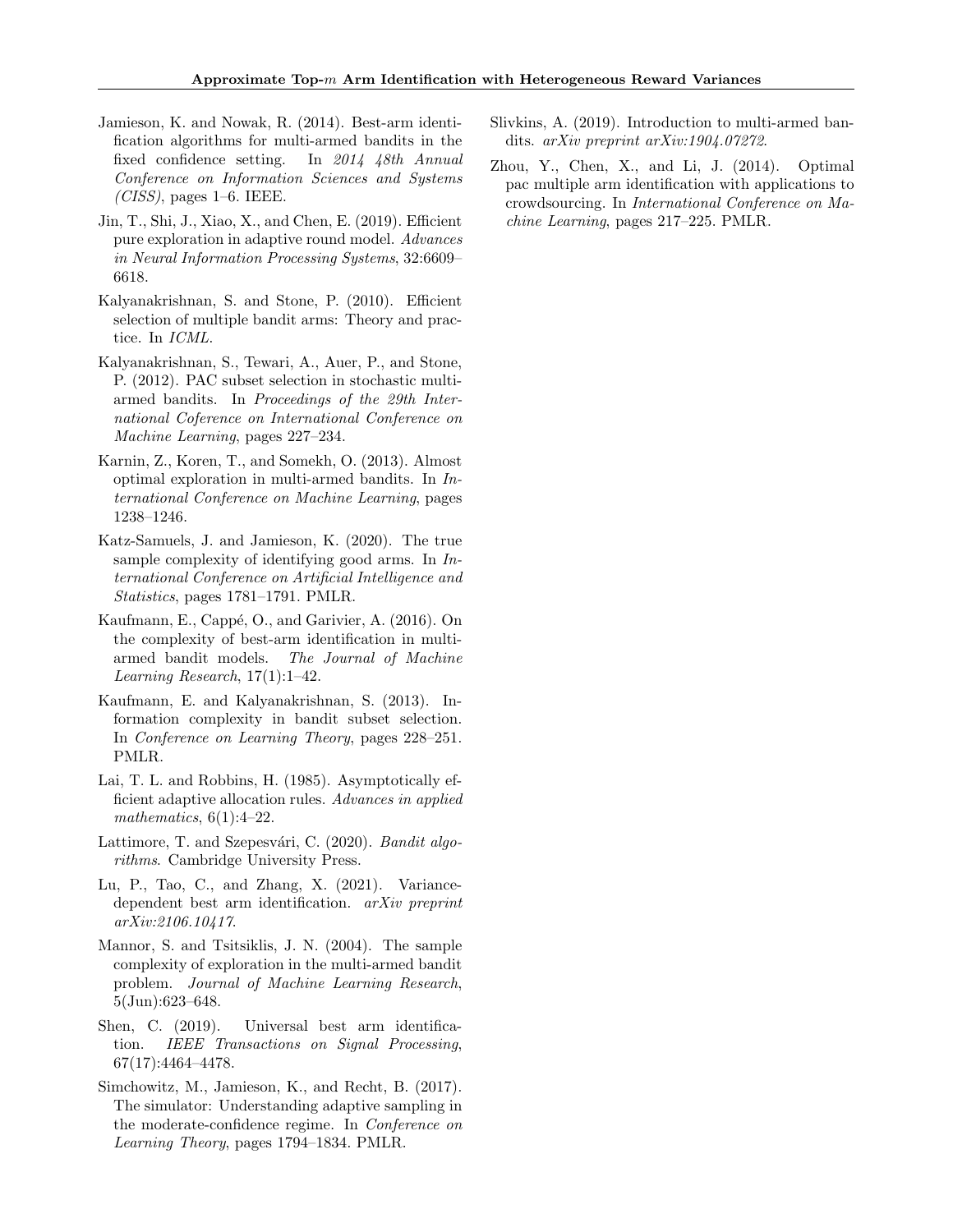# Supplementary Material: Approximate Top-m Arm Identification with Heterogeneous Reward Variances

## A Proofs for Section [4](#page-3-2)

We will need the following well known inequality frequently.

<span id="page-10-0"></span>**Lemma A.1** (Hoeffding's inequality). Let  $X_{1:n}$  be n independent random variables follow some  $\sigma^2$ -sub-Gaussian distribution with mean  $\mu$ . Let  $\hat{\mu}$  be their sample mean. Then the following inequalities hold

$$
\mathbb{P}\left(\hat{\mu} - \mu \geq \epsilon\right) \leq e^{-\frac{\epsilon^2 n}{2\sigma^2}}, \quad \mathbb{P}\left(\hat{\mu} - \mu \leq -\epsilon\right) \leq e^{-\frac{\epsilon^2 n}{2\sigma^2}}.
$$
\n
$$
(28)
$$

**Lemma A.2** (Restate Lemma [4.2\)](#page-3-3). For any  $m \ge 2$ ,  $Ent(\sigma_{G_r}^2) \le 8 \ln(m)$ .

*Proof of Lemma [4.2.](#page-3-3)* For any choice of  $\sigma_{1:n}^2$ . Let  $s_j = \sum_{i \in G'_j} \sigma_i^2$  for each  $i = 1, \ldots, k$ . By the grouping property of entropy, we have

$$
Ent(\sigma_{G^r}^2) = Ent(s_{1:k}) + \sum_{j=1}^k \frac{s_j}{\sum_{i=1}^k s_i} Ent(\sigma_{G'_j}^2)
$$
\n(29)

$$
\leq \text{Ent}(s_{1:k}) + \ln(2m),\tag{30}
$$

where the inequality is due to the principal of maximum entropy.

For  $j = 1, \ldots, k$ , if  $|G'_j| > 0$ , we have  $2^{j-1} \le s_j/\underline{\sigma}^2 < 2m2^j$ , otherwise  $s_j = 0$ . Without loss of generality, assume  $\underline{\sigma}^2 = 1$  and  $s_k > 0$ . Let  $s_{1:k}$  be the assignment with the largest entropy Ent $(s_{1:k})$ . If there are only  $2m$  non-zero  $s_{1:k}$ , we have  $Ent(s_{1:k}) \leq ln(2m)$  and the lemma is already proved. When there are more than  $2m$  non-zero  $s_{1:k}$ , we have

$$
\sum_{j=1}^{k-2m+1} s_j \le 2m \sum_{j=1}^{k-2m+1} 2^j = 4m(2^{k-2m+1} - 1) < 4m2^{k-2m+1},\tag{31}
$$

and  $s_k \geq 2^{k-1}$ . It follows that

$$
\sum_{j=1}^{k-2m+1} s_j = \frac{\sum_{j=1}^{k-2m+1} s_j}{\sum_{i=k-2m+2}^{k} s_i + \sum_{j=1}^{k-2m+1} s_j} \sum_{j=1}^{k} s_j
$$
\n(32)

$$
\leq \frac{\sum_{j=1}^{k-2m+1} s_j}{s_k + \sum_{j=1}^{k-2m+1} s_j} \sum_{j=1}^k s_j < \frac{4m2^{k-2m+1}}{2^{k-1} + 4m2^{k-2m+1}} \sum_{j=1}^k s_j \tag{33}
$$

$$
=\frac{4m2^{-2m+2}}{1+4m2^{-2m+2}}\sum_{j=1}^{k}s_j.
$$
\n(34)

We can then write

$$
Ent(s_{1:k}) = Ent\left(\sum_{j=1}^{k-2m+1} s_j, s_{k-2m+2:k}\right) + \frac{\sum_{j=1}^{k-2m+1} s_j}{\sum_{j=1}^k s_j} Ent(s_{1:k-2m+1})\tag{35}
$$

$$
\leq \ln(2m) + \frac{4m2^{-2m+2}}{1+4m2^{-2m+2}} \text{Ent}(s_{1:k}),\tag{36}
$$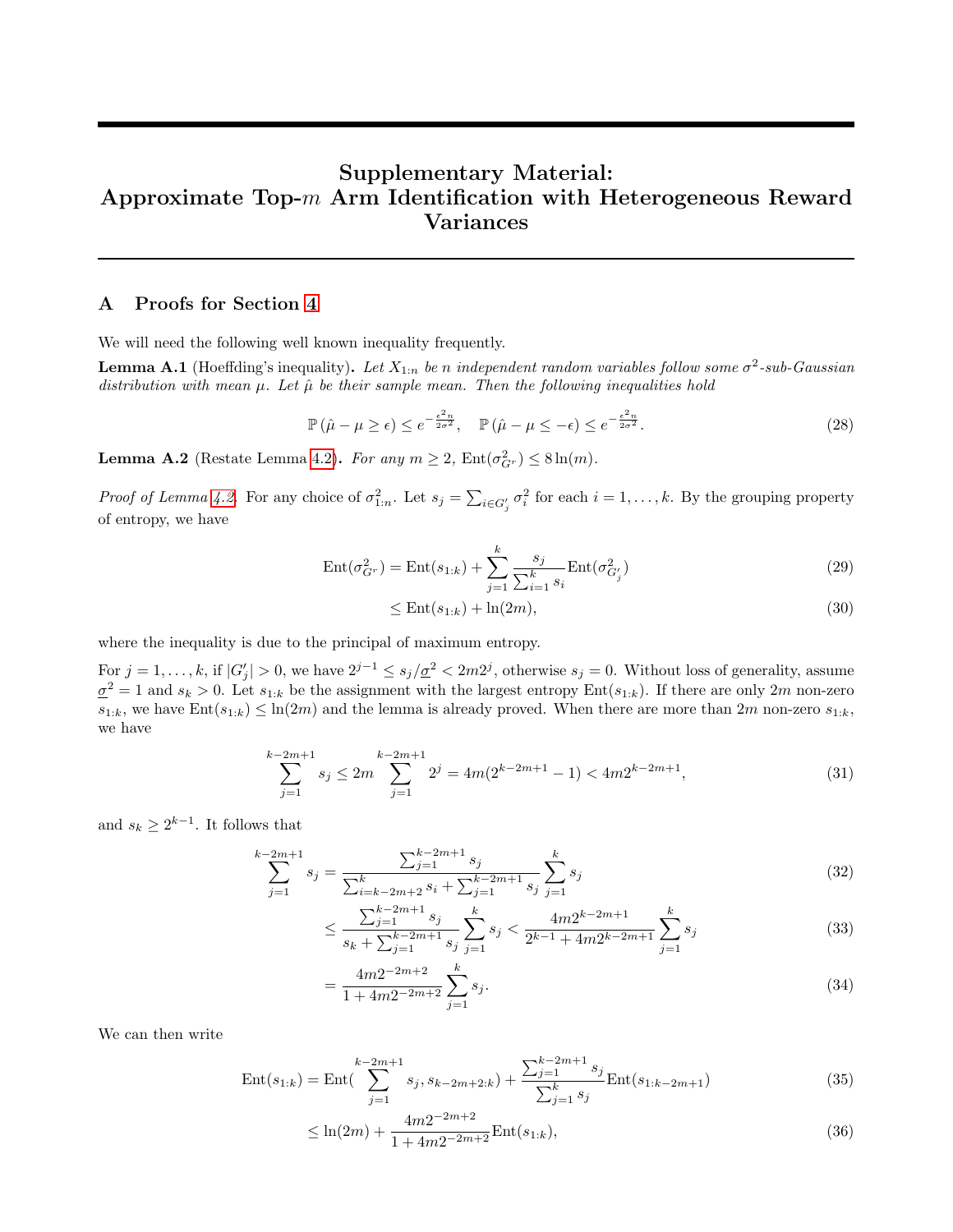where the equality is by the grouping property of entropy function, and the inequality is by  $Ent(s_{1:k-2m+1}) \leq$  $Ent(s_{1:k})$  since  $s_{1:k}$  is the optimal assignment in terms of the largest entropy with k subsets, thus assignment  $s_{1:k-2m+1}$  has smaller entropy. It implies  $Ent(s_{1:k}) \leq (1+4m2^{-2m+2})\ln(2m) \leq 3\ln(2m)$ . We thus have  $\text{Ent}(\sigma_{G^r}^2) \leq 4\ln(2m) \leq 8\ln(m).$  $\Box$ 

## B Proofs for Section [5](#page-3-4)

**Lemma B.1** (Restate Lemma [5.1\)](#page-3-1). Let  $\omega_i = \delta \frac{\sigma_i^2}{\sum_{j=1}^n \sigma_j^2}$ , the weighted naive elimination algorithm takes

<span id="page-11-0"></span>
$$
8\sum_{i\in[n]}\frac{\sigma_i^2}{\epsilon^2}\left(\ln\frac{1}{\delta} + \text{Ent}(\sigma_{1:n}^2)\right) \tag{37}
$$

samples, and solves the  $(\epsilon, \delta)$  top-m arm identification problem for any  $\epsilon > 0$  and  $0 < \delta < 1$ .

Proof of Lemma [5.1.](#page-3-1) The stopping time is clearly

$$
\sum_{i=1}^{n} \frac{2\sigma_i^2}{(\epsilon/2)^2} \ln \frac{1}{\omega_i} = 8 \frac{\sum_{i=1}^{n} \sigma_i^2}{\epsilon^2} \left( \ln \frac{1}{\delta} + \text{Ent}(\sigma_{1:n}^2) \right). \tag{38}
$$

After the arms have been pulled and the reward observations collected, by Hoeffding's inequality (Lemma [A.1\)](#page-10-0), we have  $\mathbb{P}(\hat{\mu}_i \leq \mu_i - \epsilon/2) \leq \omega_i$  for any  $i \in [m]$  and  $\mathbb{P}(\hat{\mu}_j \geq \mu_j + \epsilon/2) \leq \omega_j$  for any  $j \in [n] \setminus [m]$ . Since  $\sum_{i \in [n]} \omega_j = \delta$ , the union bound implies that the event  $\mathcal{E} = \{\hat{\mu}_i > \mu_i - \epsilon/2, \forall i \in [m]\} \cap \{\hat{\mu}_j < \mu_j + \epsilon/2, \forall j \in [n] \setminus [m]\}$  occurs with probability at least  $1 - \delta$ .

Suppose event E occurs. Consider a threshold  $\mu_m - \epsilon/2$ . Firstly, for any  $i \in [m]$ ,  $\hat{\mu}_i > \mu_i - \epsilon/2 \ge \mu_m - \epsilon/2$ . In addition, any  $j \in [n]/[m]$  with  $\hat{\mu}_j > \mu_m - \epsilon/2$  must satisfy  $\mu_j + \epsilon/2 > \hat{\mu}_j > \mu_m - \epsilon/2$ , which implies  $\mu_j > \mu_m - \epsilon$ , i.e., the j-th arm is  $\epsilon$ -approximate top-m. In other words, any arm with a sample mean greater than the threshold  $\mu_m - \epsilon/2$  must be  $\epsilon$ -approximate top-m. Since there are at least m arms with sample means greater than  $\mu_m - \epsilon/2$ , the m selected arms must be  $\epsilon$ -approximate top-m.  $\Box$ 

**Lemma B.2** (Restate Lemma [5.2\)](#page-5-2). For any  $\sigma_{1:n}^2$ , if  $\max_{i \in [n]} \sigma_i^2 / \min_{j \in [n]} \sigma_j^2 \leq 2$ , the MedElim algorithm has an expected stopping time

$$
O\left(\frac{\sum_{i\in[n]} \sigma_i^2}{\epsilon^2} \left(\ln\frac{1}{\delta} + \ln(m)\right)\right).
$$
\n(39)

Moreover, for any  $m' \leq m$ , the MedElim algorithm satisfies the  $(\epsilon, \frac{m'}{m}\delta)$  top-m' condition.

Proof of Lemma [5.2.](#page-5-2) We study the stopping time and accuracy separately.

**Stopping time analysis:** Recall that  $\bar{r} = \frac{\max_{i \in [n]} \sigma_i^2}{\min_{j \in [n]} \sigma_j^2}$ . It is clear that the size of the candidate set  $S_{\ell}$  decreases as  $|\mathcal{S}_{\ell}| \leq \frac{n}{2^{\ell-1}}$ . The sum of variances in the candidate set  $\mathcal{S}_{\ell}$  decreases as follows

$$
\frac{\sum_{i \in \mathcal{S}_{\ell}} \sigma_i^2}{\sum_{j \in [n]} \sigma_j^2} \le \frac{\sum_{i \in \mathcal{S}_{\ell}} \overline{r} \underline{\sigma}^2}{\sum_{j \in [n]} \underline{\sigma}^2} \le \overline{r} \frac{|\mathcal{S}_{\ell}|}{n} \le \frac{\overline{r}}{2^{\ell - 1}}.
$$
\n(40)

This implies that

$$
\frac{\sum_{i \in S_{\ell}} \sigma_i^2}{(\epsilon_{\ell}/2)^2} = 36 \frac{16^{\ell}}{9^{\ell}} \frac{\sum_{i \in S_{\ell}} \sigma_i^2}{\epsilon^2} \le 72 \overline{r} \frac{8^{\ell}}{9^{\ell}} \frac{\sum_{i=1}^n \sigma_i^2}{\epsilon^2}.
$$
\n
$$
(41)
$$

The (random) total number of samples is thus upper bounded by

$$
\sum_{\ell=1}^{\infty} \sum_{i \in S_{\ell}} t_{i,\ell} = \sum_{\ell=1}^{\infty} \frac{2 \sum_{i \in S_{\ell}} \sigma_i^2}{(\epsilon_{\ell}/2)^2} \ln\left(\frac{m}{\delta_{\ell}}\right)
$$
(42)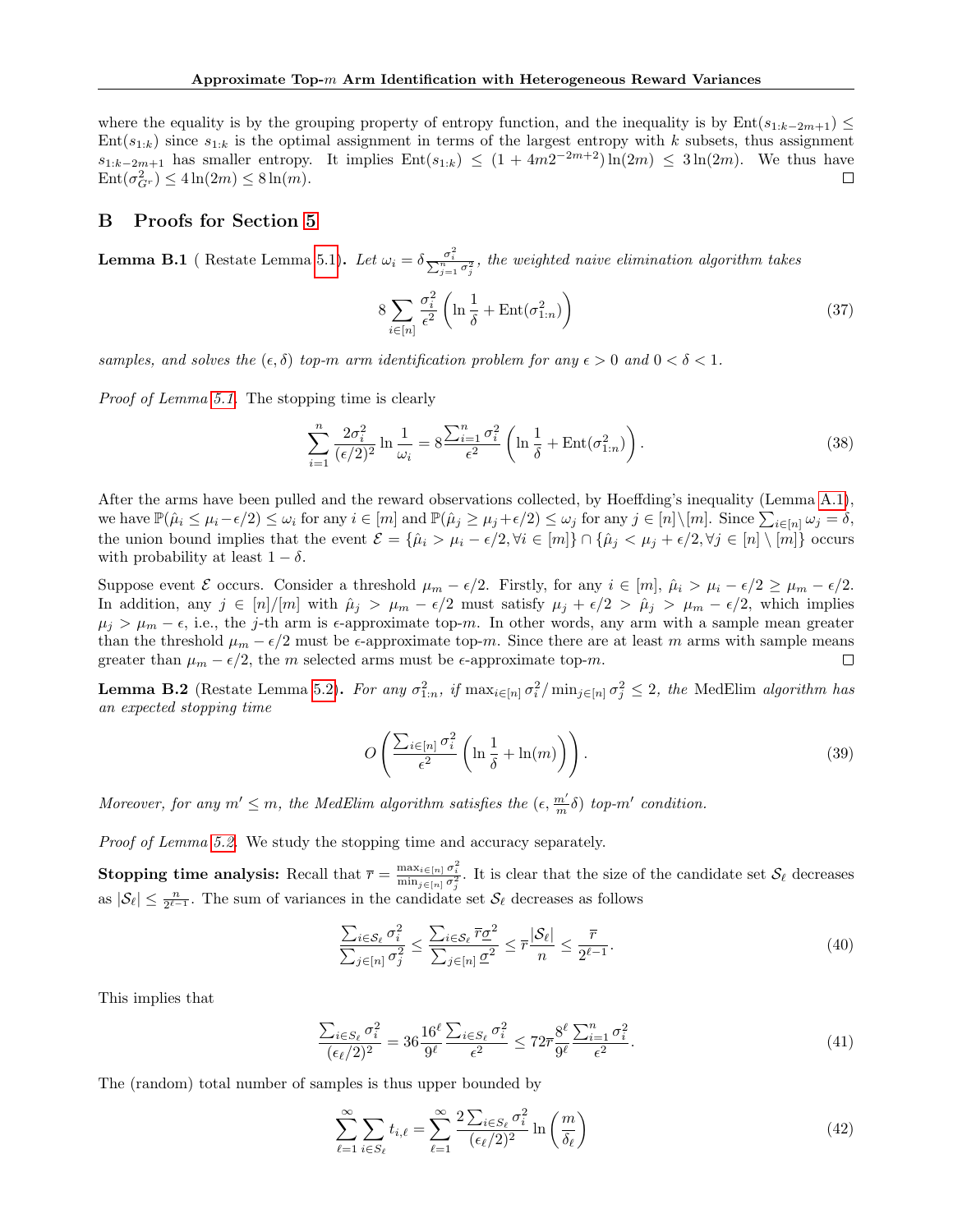$$
\leq \overline{r} \frac{144 \sum_{i=1}^{n} \sigma_i^2}{\epsilon^2} \sum_{\ell=1}^{\infty} \frac{8^{\ell}}{9^{\ell}} \left( \ell \ln(2) + \ln \frac{4m}{\delta} \right) \tag{43}
$$

$$
= O\left(\overline{r} \frac{\sum_{i=1}^{n} \sigma_i^2}{\epsilon^2} \left(\ln \frac{1}{\delta} + \ln(m)\right)\right),\tag{44}
$$

with probability one. Thus the expected stopping time is of order  $O\left(\tilde{r} \frac{\sum_{i\in[n]} \sigma_i^2}{\epsilon^2} \left(\ln\frac{1}{\delta} + \ln(m)\right)\right)$ .

Accuracy analysis. Take an arbitrary  $\ell \geq 1$  with  $|\mathcal{S}_{\ell}| > 2m$ . Fix some  $m' \leq m$ . Let  $1_{\ell}, 2_{\ell}, \ldots, m'_{\ell}$  be the indices of the top- $m'$  arms in  $S_\ell$  obtained in iteration-( $\ell$ -1). For any  $i \in [m']$ , by Hoeffding's inequality (Lemma [A.1\)](#page-10-0), we have  $\mathbb{P}(\hat{\mu}_{i_\ell,\ell} > \mu_{i_\ell} - \epsilon_\ell/2) \geq 1 - \frac{1}{m} \delta_\ell$ . Define the event  $\mathcal{E}_\ell = \{ \forall i \in [m'], \ \hat{\mu}_{i_\ell,\ell} > \mu_{i_\ell} - \epsilon_\ell/2 \}$ . By applying the union bound over  $i \in [m']$ , it is straightforward to verify that  $\mathbb{P}(\mathcal{E}_{\ell}) \geq 1 - \frac{m'}{m} \delta_{\ell}$ .

Conditioned on event  $\mathcal{E}_{\ell}$  occurring, consider a threshold  $\mu_{m'_{\ell}} - \epsilon_{\ell}/2$ . It is clear that for any  $i \in [m']$ ,  $\hat{\mu}_{i_{\ell},\ell} >$  $\mu_{i_\ell} - \epsilon/2 \ge \mu_{m'_\ell} - \epsilon/2$ . Thus any arm in  $\{1_\ell, \ldots, m'_\ell\}$  has an empirical mean greater than the threshold  $\mu_{m'_\ell} - \epsilon_\ell/2$ . In iteration- $\ell$ ,  $|\mathcal{S}_{\ell+1}|$  arms with the largest empirical means are selected from set  $\mathcal{S}_{\ell}$ .

- If the selected arm with the smallest sample mean  $\min\{\hat{\mu}_{i,\ell}: i \in \mathcal{S}_{\ell+1}\}\$ is less than or equal to the threshold, then all the arms in  $\{1_\ell, \ldots, m'_\ell\}$  must be selected and they are still the top- $m'$  arms within  $S_{\ell+1}$ . It implies that  $\mu_{m'_{\ell+1}} = \mu_{m'_{\ell}} > \mu_{m'_{\ell}} - \epsilon_{\ell}.$
- On the other hand, if the selected arm with the smallest sample mean is greater than the threshold, some arms in  $\{1_\ell, \ldots, m'_\ell\}$  may not be selected. Define the set of bad arms  $B_\ell := \{i \in \mathcal{S}_\ell : \mu_i < \mu_{m'_\ell} - \epsilon_\ell\}$ . A bad arm will be selected only if its empirical mean is greater than the threshold. Denote the set of bad arms with such overestimated sample means as  $N_{m',\ell} = \{j \in B_{\ell} : \hat{\mu}_{j,\ell} > \mu_{m'_\ell} - \epsilon_{\ell}/2\}$ . Then there are at most  $|N_{m',\ell}|$  bad arms in  $\mathcal{S}_{\ell+1}$ . If  $|N_{m',\ell}| \leq |\mathcal{S}_{\ell+1}| - m'$ , at least m' good arms remain in  $\mathcal{S}_{\ell+1}$ , which guarantees  $\mu_{m'_{\ell+1}} \geq \mu_{m'_\ell} - \epsilon_\ell.$

These two situations indicate that conditioned on  $\mathcal{E}_{\ell}$ ,  $|N_{m',\ell}| \leq |\mathcal{S}_{\ell+1}| - m'$  implies  $\mu_{m'_{\ell+1}} \geq \mu_{m'_{\ell}} - \epsilon_{\ell}$ . It follows that

$$
\mathbb{P}\left(\mu_{m'_{\ell+1}} < \mu_{m'_{\ell}} - \epsilon_{\ell}|\mathcal{E}_{\ell}\right) \leq \mathbb{P}\left(|N_{m',\ell}| \geq |S_{\ell+1}| - m' + 1|\mathcal{E}_{\ell}\right)
$$
\n
$$
\leq \frac{\mathbb{E}[|N_{m',\ell}||\mathcal{E}_{\ell}]}{|S_{\ell+1}| - i + 1}.
$$

where the second inequality is due to Markov inequality. The expectation can be bounded by

$$
\mathbb{E}[|N_{m',\ell}||\mathcal{E}_{\ell}] = \sum_{j \in B_{\ell}} \mathbb{P}\left(\hat{\mu}_{j,\ell} > \mu_{m'_{\ell}} - \epsilon_{\ell}/2|\mathcal{E}_{\ell}\right)
$$
  

$$
= \sum_{j \in B_{\ell}} \mathbb{P}\left(\hat{\mu}_{j,\ell} > \mu_{m'_{\ell}} - \epsilon_{\ell}/2\right)
$$
  

$$
\leq \sum_{j \in B_{\ell}} \mathbb{P}\left(\hat{\mu}_{j,\ell} > \mu_{j} + \epsilon_{\ell}/2\right)
$$
  

$$
\leq (|S_{\ell}| - m') \frac{\delta_{\ell}}{m},
$$

where the equality is because  $\mathcal{E}_{\ell}$  is defined by the samples of arms in  $[1_{\ell}, \ldots, m'_{\ell}]$  which are independent from the samples of arms in  $B_\ell$ , the first inequality is by  $\mu_{m'_\ell} > \mu_j$  for  $j \in B_\ell$ , and the last inequality is by applying Hoeffding's inequality to each  $\hat{\mu}_{j,l}$ ,  $j \in B_{\ell}$  and  $|B_{\ell}| \leq |\mathcal{S}_{\ell}| - m'$ . We thus have

$$
\mathbb{P}\left(\mu_{m'_{\ell+1}} < \mu_{m'_{\ell}} - \epsilon_{\ell}|\mathcal{E}_{\ell}\right) \le \frac{\delta_{\ell}}{m} \frac{|S_{\ell}| - m'}{|S_{\ell+1}| - m' + 1}
$$
\n
$$
\le \frac{\delta_{\ell}}{m} \frac{|S_{\ell}| - m}{|S_{\ell+1}| - m + 1} \qquad \text{by } m' \le m
$$
\n
$$
\le \frac{\delta_{\ell}}{m} \frac{2|S_{\ell+1}| + 1 - m}{|S_{\ell+1}| - m + 1} \qquad \text{by } |S_{\ell}| \le 2|S_{\ell+1}| + 1
$$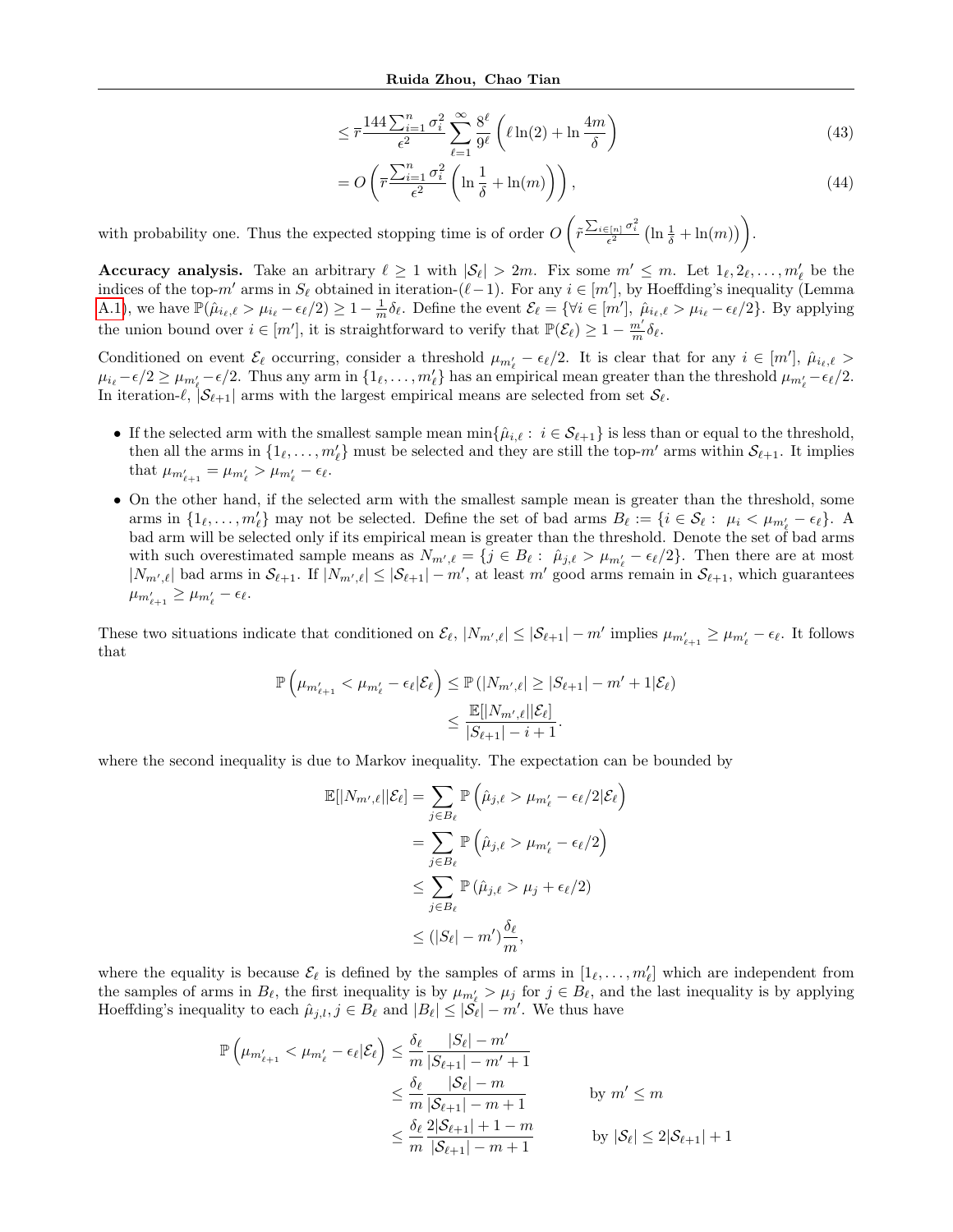$$
= \frac{\delta_{\ell}}{m} \left( 2 + \frac{m-1}{|\mathcal{S}_{\ell+1}| - m + 1} \right)
$$
  
\n
$$
\leq \frac{\delta_{\ell}}{m} \left( 2 + \frac{m-1}{2m - m + 1} \right) \qquad \text{by } |\mathcal{S}_{\ell+1}| \geq 2m
$$
  
\n
$$
< \frac{3\delta_{\ell}}{m}.
$$

It follows that

$$
\mathbb{P}\left(\mu_{m'_{\ell+1}} < \mu_{m'_{\ell}} - \epsilon_{\ell}\right) = \mathbb{P}(\mathcal{E})\mathbb{P}\left(\mu_{m'_{\ell+1}} < \mu_{m'_{\ell}} - \epsilon_{\ell}|\mathcal{E}\right) + \mathbb{P}(\mathcal{E}^c)\mathbb{P}\left(\mu_{m'_{\ell+1}} < \mu_{m'_{\ell}} - \epsilon_{\ell}|\mathcal{E}^c\right)
$$
\n
$$
\leq \mathbb{P}\left(\mu_{m'_{\ell+1}} < \mu_{m'_{\ell}} - \epsilon_{\ell}|\mathcal{E}\right) + \mathbb{P}(\mathcal{E}^c)
$$
\n
$$
\leq \frac{3\delta_{\ell}}{m} + \frac{m'\delta_{\ell}}{m} \leq \frac{4m'}{m}\delta_{\ell}.
$$

The argument above holds for any  $\ell \geq 1$  with  $|S_{\ell}| > 2m$ . The parameters satisfy

$$
\sum_{\ell=1}^{\infty} \epsilon_{\ell} = \frac{\epsilon}{3} \sum_{\ell=1}^{\infty} (3/4)^{\ell} = \epsilon, \qquad \sum_{\ell=1}^{\infty} 4\delta_{\ell} = \delta \sum_{\ell=1}^{\infty} (1/2)^{\ell} = \delta.
$$

The returned arm set is  $R = \mathcal{S}_{\ell^*}$  for certain  $\ell^*$ , and thus with probability at least  $1 - \frac{m'}{m} \delta$ , the final returned arm set  $R$  satisfies

$$
\max_{i \in R} m'_{i \in S_{\ell^*}} \mu_i
$$
\n
$$
\geq \max_{i \in S_{\ell^*-1}} m'_{i} - \epsilon_{\ell^*-1}
$$
\n
$$
\geq \cdots
$$
\n
$$
\geq \max_{i \in S_1} m'_{i} - \sum_{\ell=1}^{\ell^*-1} \epsilon_{\ell}
$$
\n
$$
\geq \max_{i \in [n]} m'_{i} - \sum_{\ell=1}^{\ell^*-1} \epsilon_{\ell}
$$

The proof is thus complete.

**Calculation in the illustrative example** Recall the illustrative example, where  $log(m) = k$  and  $log(n) = k^2$ for some integer  $k \geq 2$  and  $\ell = \lceil \log(k) \rceil$ . Among these n arms, there are  $2^i$  arms with the same variance  $2^{-i}$  for each  $i = 0, 1, \ldots, \ell - 1$ , and the rest  $n - \sum_{i=0}^{\ell-1} 2^i = 2^{k^2} - 2^{\ell} + 1$  arms have the same variance  $2^{-k^2} \ell/k$ . Then  $G^m$ is the set of arms with variances  $2^{-k^2}\ell/k$ , and  $G^l$  is the set of arms with variances  $2^{-i}$  for  $i = 0, 1, \ldots, \ell - 1$ . It is seen that

$$
\sum_{j \in G^m} \sigma_j^2 = (2^{k^2} - 2^{\ell} + 1)2^{-k^2} \ell / k = \Theta(\ell / k),\tag{45}
$$

 $\Box$ 

$$
\sum_{j \in G^l} \sigma_j^2 = \sum_{i=0}^{\ell-1} 2^i 2^{-i} = \ell = \Theta(\log(k)),\tag{46}
$$

which implies  $\sum_{j \in [n]} \sigma_j^2 = \Theta(\log(k))$ . Furthermore, we can calculate that

$$
Ent(\sigma_{G^l}^2) = \sum_{i=0}^{\ell-1} \frac{2^i 2^{-i}}{\ell} \ln(2^i) = \frac{\ln(2)}{2} (\ell - 1) = \Theta(\ell) = \Theta(\log(k)).
$$
\n(47)

Furthermore, we can calculate that

$$
\sum_{j \in G^r} \sigma_j^2 = 2m 2^{-k^2} \ell/k + \sum_{j \in G^l} \sigma_j^2 = 2^{-k^2 + 1} \ell + \ell = \Theta(\ell) = \Theta(\log(k)).
$$
\n(48)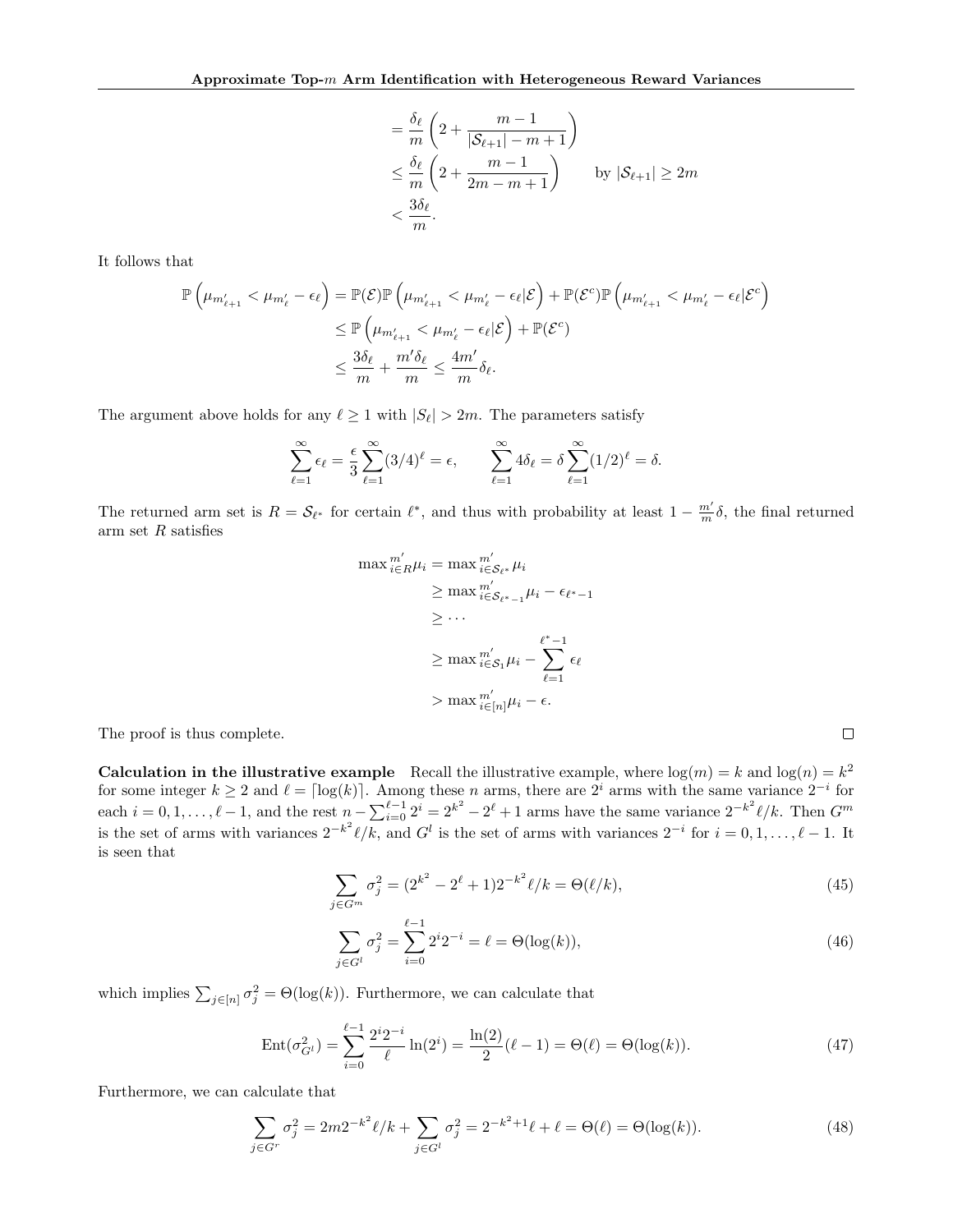Then the entropy values can be calculated as

$$
Ent(\sigma_{G}^2) = \frac{\sum_{j \in G^r / G^l} \sigma_j^2}{\sum_{j \in G^r} \sigma_j^2} Ent(\sigma_{G^r / G^l}^2) + \frac{\sum_{j \in G^l} \sigma_j^2}{\sum_{j \in G^r} \sigma_j^2} Ent(\sigma_{G^l}^2)
$$
\n(49)

$$
= \frac{2^{-k^2+1}\ell}{\sum_{j \in G^r} \sigma_j^2} \ln(2m) + \frac{\ell}{\sum_{j \in G^r} \sigma_j^2} \text{Ent}(\sigma_{G^l}^2)
$$
(50)

$$
= \Theta\left(2^{-k^2}k + \text{Ent}(\sigma_{G^l}^2)\right) \tag{51}
$$

$$
= \Theta(\text{Ent}(\sigma_{G^l}^2)) = \Theta(\log(k)),\tag{52}
$$

and  $Ent(\sigma_{G_m}^2) = \Theta(k^2)$  implies

$$
\operatorname{Ent}(\sigma_{1:n}^2) = \frac{\sum_{j \in G^m} \sigma_j^2}{\sum_{j \in [n]} \sigma_j^2} \operatorname{Ent}(\sigma_{G^m}^2) + \frac{\sum_{j \in G^l} \sigma_j^2}{\sum_{j \in [n]} \sigma_j^2} \operatorname{Ent}(\sigma_{G^l}^2)
$$
\n(53)

$$
= \Theta\left(\frac{\ell/k}{\log(k)}k^2 + \log(k)\right) = \Theta(k). \tag{54}
$$

## C A More Adaptive Median Elimination Algorithm

Let us sort  $\sigma_{1:n}^2$  in decreasing order, and denote the sorted variances as  $\tilde{\sigma}_{1:n}^2$ . For each  $\ell \geq 1$ , define  $h_\ell := \max\{j \geq 1\}$  $m: \sum_{i\in [j]} \tilde{\sigma}_i^2 \leq \frac{1}{2^{\ell-1}} \sum_{i\in [n]} \sigma_i^2$  if the set is not empty, otherwise  $h_\ell = m$ . Let  $\ell^* := \min\{\ell \geq 1 : h_\ell = m\}$ . Define a ratio

$$
\underline{r} := \min_{j \in [\ell^* - 1]} \frac{h_{j+1}}{h_j} \tag{55}
$$

 $\mathbf{Algorithm~3}$   $\mathsf{Adapted\text{-}MedElim}(\sigma_{1:n}^2, m, [n], \epsilon, \delta)$ sInitialize  $S_1 = [n], \ell = 1$  and  $\epsilon_{\ell} = (\epsilon/3) \frac{3^{\ell}}{4^{\ell}}$  $\frac{3^{\ell}}{4^{\ell}},\ \delta_{\ell}=\frac{r\delta}{2^{\ell}}$  $2^{\ell}$ for  $\ell = 1, 2, \ldots, \ell^* - 1$  do Pull arm-i  $t_{i,\ell} = \frac{2\sigma_i^2}{(\epsilon_\ell/2)^2} \ln \frac{m}{\delta_\ell}$  times and calculate their sample mean  $\hat{\mu}_{i,\ell}$  for each  $i \in S_\ell$ Update candidate set  $S_{\ell+1} = \arg \max_{i \in S_{\ell}} 1 : h_{\ell+1}$  $\hat{\mu}^{\scriptscriptstyle 1\hspace{-0.15mm}:\hspace{-0.15mm} n_{\ell+1}}_{i\in S_{\ell}} \hat{\mu}_{i,\ell}$  ${\bf Return:}\,\,S_{\ell^*}$ 

In the homogeneous setting, the MedElim algorithm halves the complexity of the problem if the candidate set is halved. However, it should be noted that in the heterogeneous setting, simply halving the candidate set may not be efficient since the complexity would depend on the sum of the variances, instead of the number of the candidate arms. We can instead aim to half the sum of the variances of the candidate set. This discrepancy is less pronounced when the heterogeneity is low, and thus the MedElim algorithm performs reasonably well in such cases.

<span id="page-14-0"></span>Lemma C.1. The algorithm is valid and has an expected stopping time

$$
O\left(\sum_{i\in[n]}\frac{\sigma_i^2}{\epsilon^2}\left(\ln\frac{1}{\delta} + \ln(m) + \ln\frac{1}{\underline{r}}\right)\right). \tag{56}
$$

Proof of Lemma [C.1.](#page-14-0) We study the stopping time and accuracy separately.

Stopping time analysis: First, notice the sum of variances in the candidate set decreases as follows:

$$
\sum_{i \in \mathcal{S}_{\ell}} \sigma_i^2 = \frac{\sum_{i \in \mathcal{S}_{\ell}} \sigma_i^2}{\sum_{i \in [n]} \sigma_i^2} \sum_{i \in [n]} \sigma_i^2 \le \frac{\sum_{i \in [h_{\ell}]} \tilde{\sigma}_i^2}{\sum_{i \in [n]} \sigma_i^2} \sum_{i \in [n]} \sigma_i^2 \le \frac{1}{2^{\ell-1}} \sum_{i \in [n]}^n \sigma_i^2.
$$
\n(57)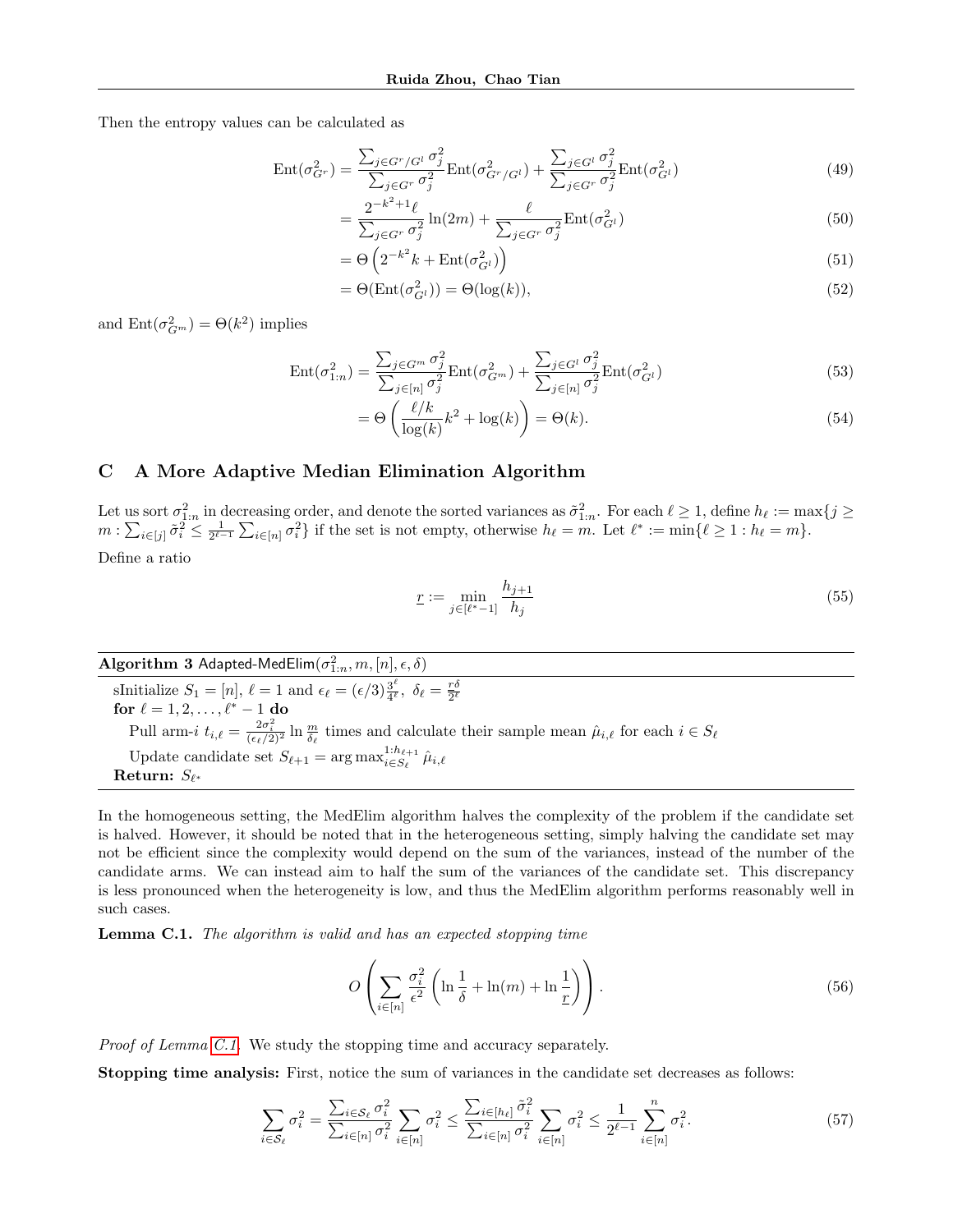This implies that

$$
\frac{\sum_{i \in S_{\ell}} \sigma_i^2}{(\epsilon_{\ell}/2)^2} = 36 \frac{16^{\ell}}{9^{\ell}} \frac{\sum_{i \in S_{\ell}} \sigma_i^2}{\epsilon^2} \le 72 \overline{r} \frac{8^{\ell}}{9^{\ell}} \frac{\sum_{i=1}^n \sigma_i^2}{\epsilon^2}.
$$
\n
$$
(58)
$$

The stopping time is thus upper bounded by

$$
\sum_{\ell=1}^{\infty} \sum_{i \in S_{\ell}} t_{i,\ell} = \sum_{\ell=1}^{\infty} \frac{2 \sum_{i \in S_{\ell}} \sigma_i^2}{(\epsilon_{\ell}/2)^2} \ln\left(\frac{m}{\delta_{\ell}}\right)
$$
(59)

$$
\leq \frac{144 \sum_{i=1}^{n} \sigma_i^2}{\epsilon^2} \sum_{\ell=1}^{\infty} \frac{8^{\ell}}{9^{\ell}} \left( \ell \ln(2) + \ln \frac{m}{\delta} + \ln \frac{1}{r} \right) \tag{60}
$$

$$
= O\left(\frac{\sum_{i=1}^{n} \sigma_i^2}{\epsilon^2} \left(\ln \frac{1}{\delta} + \ln(m) + \ln \frac{1}{r}\right)\right).
$$
\n(61)

The expected stopping time is of order  $O\left(\frac{\sum_{i=1}^n \sigma_i^2}{\epsilon^2}\left(\ln\frac{1}{\delta} + \ln(m) + \ln\frac{1}{r}\right)\right)$ .

**Accuracy analysis.** Take an arbitrary  $\ell \in [\ell^* - 1]$ , and it is clear that  $|\mathcal{S}_{\ell}| = h_{\ell} > m$ . Fix some  $m' \leq m$ . Let  $1_\ell, 2_\ell, \ldots, m'_\ell$  be the indices of the top- $m'$  arms in  $S_\ell$ , respectively. For any  $i \in [m']$ , by Hoeffding's inequality (Lemma [A.1\)](#page-10-0), we have  $\mathbb{P}(\hat{\mu}_{i_\ell,\ell} > \mu_{i_\ell} - \epsilon_\ell/2) \geq 1 - \frac{1}{m}\delta_\ell$ . Define the event  $\mathcal{E}_\ell = \{\forall i \in [m'], \ \hat{\mu}_{i_\ell,\ell} > \mu_{i_\ell} - \epsilon_\ell/2\}.$ By applying the union bound over  $i \in [m']$ , it is straightforward to verify that  $\mathbb{P}(\mathcal{E}_{\ell}) \geq 1 - \frac{m'}{m} \delta_{\ell}$ .

Conditioned on the event  $\mathcal{E}_{\ell}$  occurring, consider a threshold  $\mu_{m'_{\ell}} - \epsilon_{\ell}/2$ . It is clear that for any  $i \in [m']$ ,  $\hat{\mu}_{i_\ell,\ell} > \mu_{i_\ell} - \epsilon/2 \geq \mu_{m'_\ell} - \epsilon/2$ . Thus any arm in  $\{1_\ell,\ldots,m'_\ell\}$  has empirical mean greater than the threshold  $\mu_{m'_\ell} - \epsilon_\ell/2$ .  $|S_{\ell+1}| = h_{\ell+1}$  arms with the largest sample means are selected from set  $S_\ell$ .

- If the smallest selected sample mean  $\min\{\hat{\mu}_{i,\ell}: i \in \mathcal{S}_{\ell+1}\}\$ is less or equal to the threshold, all arms in  $\{1_\ell, \ldots, m'_\ell\}$  must be selected and they are still top- $m'$  arms within  $\mathcal{S}_{\ell+1}$ . It implies that  $\mu_{m'_{\ell+1}} = \mu_{m'_\ell} >$  $\mu_{m'_\ell} - \epsilon_\ell.$
- On the other hand, if the smallest selected sample mean is greater than the threshold, some arms in  $\{1_\ell, \ldots, m'_\ell\}$  may not be selected. Define the set of bad arms  $B_\ell := \{i \in \mathcal{S}_\ell : \mu_i < \mu_{m'_\ell} - \epsilon_\ell\}$ . A bad arm can be selected only if its empirical mean is greater than the threshold. Define the set of such overestimated bad arms as  $N_{m',\ell} = \{j \in B_\ell : \hat{\mu}_{j,\ell} > \mu_{m'_\ell} - \epsilon_\ell/2\}$ . Then there are at most  $|N_{m',\ell}|$  bad arms in  $\mathcal{S}_{\ell+1}$ . If  $|N_{m',\ell}| \leq |\mathcal{S}_{\ell+1}| - m'$ , at least m' good arms remain in  $\mathcal{S}_{\ell+1}$ , which guarantees  $\mu_{m'_{\ell+1}} \geq \mu_{m'_{\ell}} - \epsilon_{\ell}$ .

These two situations indicate that  $|N_{m',\ell}| \leq |\mathcal{S}_{\ell+1}| - m'$  implies  $\mu_{m'_{\ell+1}} \geq \mu_{m'_{\ell}} - \epsilon_{\ell}$  conditioned on  $\mathcal{E}_{\ell}$ . It follows that

$$
\mathbb{P}\left(\mu_{m'_{\ell+1}} < \mu_{m'_{\ell}} - \epsilon_{\ell}|\mathcal{E}_{\ell}\right) \leq \mathbb{P}\left(|N_{m',\ell}| \geq |S_{\ell+1}| - m' + 1|\mathcal{E}_{\ell}\right) \\
\leq \frac{\mathbb{E}[|N_{m',\ell}||\mathcal{E}_{\ell}]}{|S_{\ell+1}| - i + 1}.
$$

where the second inequality is by Markov inequality. The expectation can be bounded by

$$
\mathbb{E}[|N_{m',\ell}||\mathcal{E}_{\ell}] = \sum_{j \in B_{\ell}} \mathbb{P}\left(\hat{\mu}_{j,\ell} > \mu_{m'_{\ell}} - \epsilon_{\ell}/2|\mathcal{E}_{\ell}\right) \leq (|S_{\ell}| - m')\frac{\delta_{\ell}}{m},
$$

where the inequality is by Hoeffding's inequality and  $|B_{\ell}| \leq |\mathcal{S}_{\ell}| - m'$ . We thus have

$$
\mathbb{P}\left(\mu_{m'_{\ell+1}} < \mu_{m'_{\ell}} - \epsilon_{\ell}|\mathcal{E}_{\ell}\right) \le \frac{\delta_{\ell}}{m} \frac{|S_{\ell}| - m'}{|S_{\ell+1}| - m' + 1}
$$
\n
$$
= \frac{\delta_{\ell}}{m} \frac{h_{\ell} - m'}{h_{\ell+1} - m' + 1}
$$
\n
$$
\le \frac{\delta_{\ell}}{m} \frac{h_{\ell+1}/r - m'}{h_{\ell+1} - m' + 1} \qquad \text{by } h_{\ell} \le \frac{1}{r} h_{\ell+1}
$$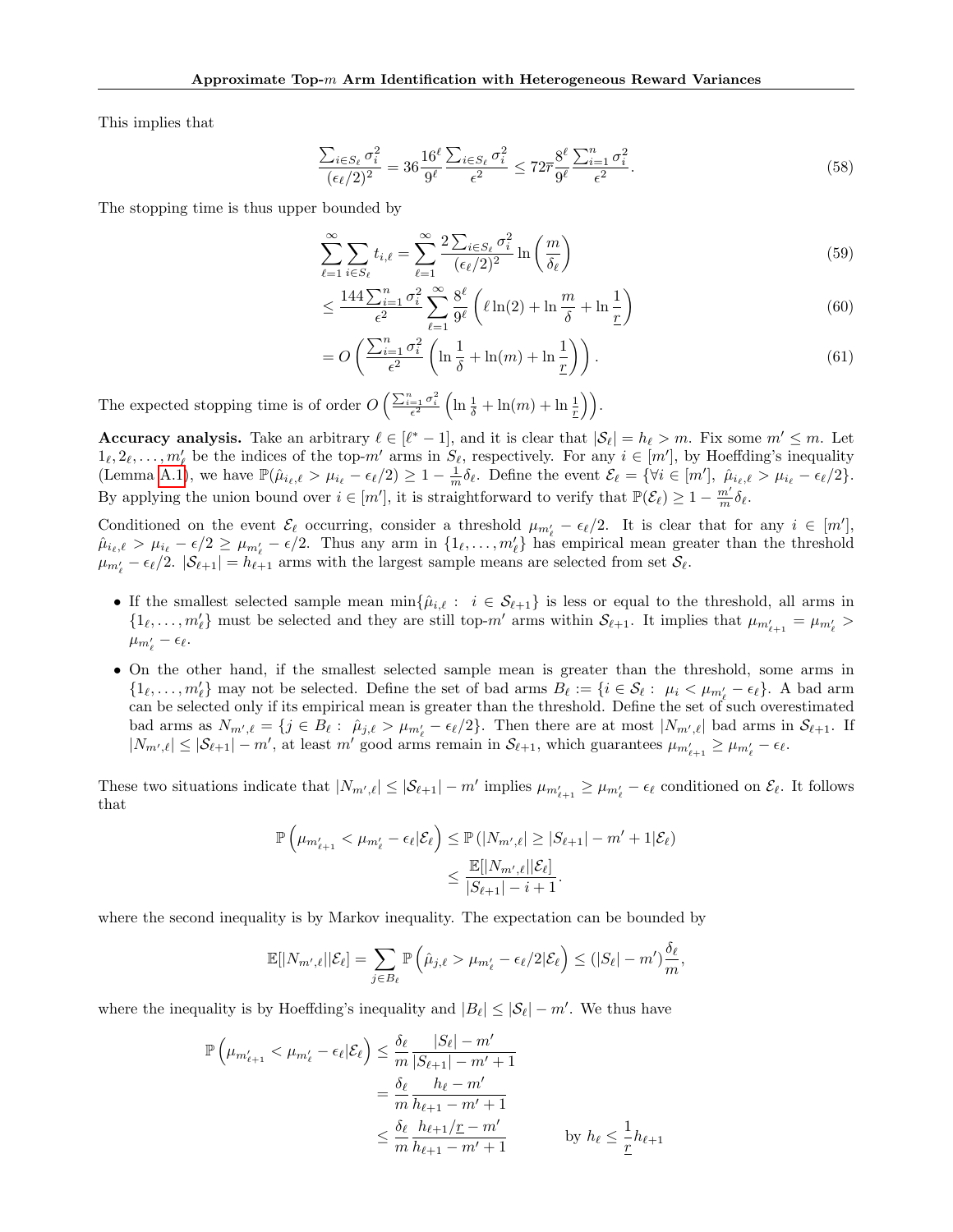$$
\begin{aligned}\n&= \frac{\delta_{\ell}}{m} \left( \frac{1}{\underline{r}} + \frac{(1/\underline{r} - 1)m' - 1/\underline{r}}{h_{\ell+1} - m' + 1} \right) \\
&\leq \frac{\delta_{\ell}}{m} \left( 1/\underline{r} + (1/\underline{r} - 1)m' - 1/\underline{r} \right) \qquad \text{by } h_{\ell+1} \geq m \geq m' \\
&= \frac{m'\delta_{\ell}}{m} (1/\underline{r} - 1).\n\end{aligned}
$$

It follows that

$$
\mathbb{P}\left(\mu_{m'_{\ell+1}} < \mu_{m'_{\ell}} - \epsilon_{\ell}\right) = \mathbb{P}(\mathcal{E})\mathbb{P}\left(\mu_{m'_{\ell+1}} < \mu_{m'_{\ell}} - \epsilon_{\ell}|\mathcal{E}\right) + \mathbb{P}(\mathcal{E}^c)\mathbb{P}\left(\mu_{m'_{\ell+1}} < \mu_{m'_{\ell}} - \epsilon_{\ell}|\mathcal{E}^c\right)
$$
  
\n
$$
\leq \mathbb{P}\left(\mu_{m'_{\ell+1}} < \mu_{m'_{\ell}} - \epsilon_{\ell}|\mathcal{E}\right) + \mathbb{P}(\mathcal{E}^c)
$$
  
\n
$$
\leq \frac{m'\delta_{\ell}}{m}(1/\underline{r}-1) + \frac{m'\delta_{\ell}}{m} = \frac{1}{\underline{r}}\frac{m'}{m}\delta_{\ell}.
$$

The argument above holds for any  $\ell \geq 1$  with  $|S_{\ell}| > 2m$ . The parameters satisfy

$$
\sum_{\ell=1}^{\infty} \epsilon_{\ell} = \frac{\epsilon}{3} \sum_{\ell=1}^{\infty} (3/4)^{\ell} = \epsilon, \qquad \sum_{\ell=1}^{\infty} \frac{1}{\underline{r}} \delta_{\ell} = \delta \sum_{\ell=1}^{\infty} (1/2)^{\ell} = \delta.
$$

The returned arm set  $R = \mathcal{S}_{\ell^*}$  for some  $\ell^*$ . With probability at least  $1 - \frac{m'}{m} \delta$ , the final returned arm set R satisfies

$$
\max_{i \in R} m'_{i} = \max_{i \in S_{\ell^*}} m'_{i}
$$
  
\n
$$
\geq \max_{i \in S_{\ell^*-1}} m'_{i} - \epsilon_{\ell^*-1}
$$
  
\n
$$
\geq \cdots
$$
  
\n
$$
\geq \max_{i \in S_1} m'_{i} - \sum_{\ell=1}^{\ell^*-1} \epsilon_{\ell}
$$
  
\n
$$
> \max_{i \in [n]} \mu_i - \epsilon.
$$

## D Proofs for Section [6](#page-6-4)

Define  $\mathcal{I}(\sigma_{1:n}^2) := \{(\mu_{1:n}, \sigma_{1:n}^2) : \ \mu_{1:n} \in \mathbb{R}^n\}$ . When  $\sigma_{1:n}^2$  is obvious in the context, we simply write  $\mathcal{I}(\sigma_{1:n}^2)$  as  $\mathcal{I}$ . The sample complexity of the approximate top-m identification problem under algorithm inputs  $(\epsilon, \delta, m, [n], \sigma_{1:n}^2)$ is

$$
SC(\epsilon, \delta, m, [n], \sigma_{1:n}^2) := \inf_{\mathsf{A}} \sup_{I \in \mathcal{I}(\sigma_{1:n}^2)} \mathbb{E}_I[T^{\mathsf{A}}],\tag{62}
$$

where the infimum is taken over all valid algorithms, the supreme is taken over the instance class  $\mathcal{I}(\sigma_{1:n}^2)$  :=  $\{(\mu_{1:n}, \sigma_{1:n}^2): \mu_{1:n} \in \mathbb{R}^n\}$ , and the subscript I in the expectation  $\mathbb{E}_I[\cdot]$  indicates that it is with respect to bandit model I.

**Lemma D.1** (Restate Lemma [6.2\)](#page-6-2). For any two probability measure P, Q on the same measurable space  $(\Omega, \mathcal{F})$ , if  $\mathcal{E} \in \mathcal{F}$  with  $P(\mathcal{E}) \geq 1 - \delta > Q(\mathcal{E})$ , we have

$$
Q(\mathcal{E}) \ge B(\delta)e^{-\frac{D(P||Q)}{1-\delta}},\tag{63}
$$

where  $D(\cdot||\cdot)$  is the Kullback-Leibler divergence and  $B(\delta) = e^{-\frac{\text{Ent}(\delta,1-\delta)}{1-\delta}}$  is a strictly decreasing function with  $B(0.1) > 0.69$ .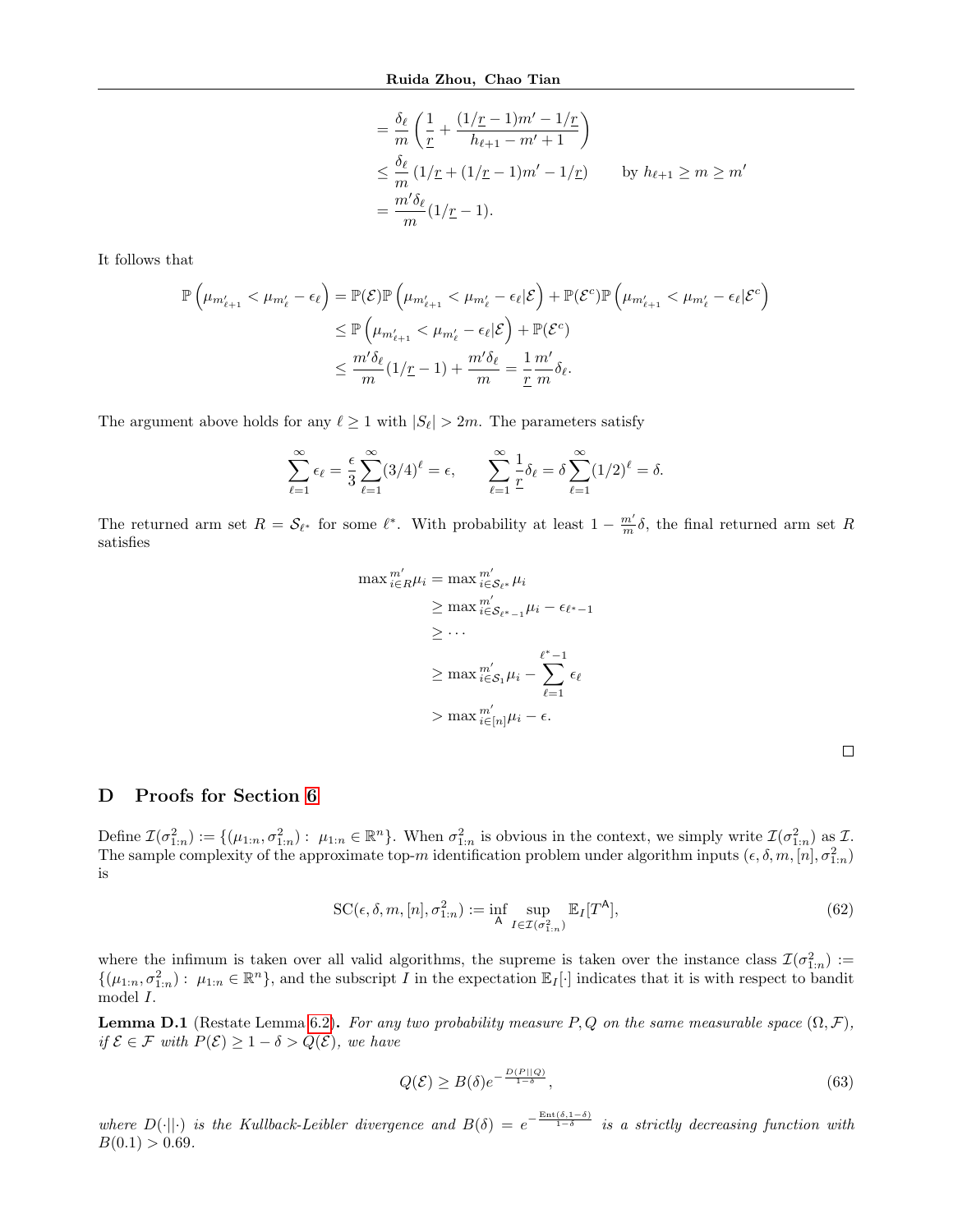Proof of Lemma [6.2.](#page-6-2) Let  $D_b(p,q) = p \ln \frac{p}{q} + (1-p) \ln \frac{1-p}{1-q}$  be the binary KL-divergence. Since  $P(\mathcal{E}) \geq 1-\delta$ , by the data processing inequality for the KL-divergence, we have

$$
D(P||Q) \ge D_b(P(\mathcal{E}), Q(\mathcal{E})) \ge D_b(1 - \delta, Q(\mathcal{E}))
$$
\n(64)

$$
> (1 - \delta) \ln \frac{1 - \delta}{Q(\mathcal{E})} + \delta \ln \delta \ge (1 - \delta) \ln \frac{B(\delta)}{Q(\mathcal{E})},\tag{65}
$$

where the second inequality is due to  $P(\mathcal{E}) \geq 1-\delta > Q(\mathcal{E})$ , and the fact that  $D_b(p,q)$  is monotonically increasing in  $p$  in the range  $[q, 1]$  for any fixed  $q$ . We thus concludes that

$$
Q(\mathcal{E}) \ge B(\delta)e^{-\frac{D(P||Q)}{1-\delta}}.\tag{66}
$$

 $\Box$ 

Lemma D.2 (Restate Lemma [6.3\)](#page-7-0). For  $\epsilon > 0$ ,  $\delta < 0.25$ ,  $m < n/2$ ,  $(\sigma_i^2)_{i \in [n]}$ ,  $\text{SC}(\epsilon, \delta, m, [n], \sigma_{1:n}^2) \ge \frac{1-\delta}{2\epsilon^2}v^*$ , where  $v^*$  is the optimal value of the following optimization problem:

$$
maximize: \sum_{M \subset [n]:|M|=m} \left( \sum_{l \in M} \eta_{M \setminus \{l\}} \sigma_l^2 \right) \left( \ln \frac{B(\delta)}{\delta} + \text{Ent}(\{\eta_{M \setminus \{l\}} \sigma_l^2\}_{l \in M}) \right) \tag{67}
$$

subject to: 
$$
\sum_{F \subset [n]:|F|=m-1} \eta_F = 1, \quad \eta_F \ge 0, \ \forall F \subset [n], |F| = m-1.
$$
 (68)

*Proof of Lemma [6.3.](#page-7-0)* We have shown in Section [6](#page-6-4) that  $SC(\epsilon, \delta, m, [n], \sigma_{1:n}^2)$  is lower bounded by the optimal value of the following optimization problem:

minimize: 
$$
\max_{F \subset [n]: |F| = m-1, \ l \notin F} \sum_{j \notin F \cup \{l\}} t_{l,F,j}
$$
 (69)

subject to: 
$$
\sum_{i \in M} \exp(-t_{l,M \setminus \{i\},i}/\theta_i) \leq \delta', \quad \forall M \subset [n], |M| = m, \ \forall l \notin M,
$$
 (70)

where  $\theta_i = \frac{(1-\delta)\sigma_i^2}{2\epsilon^2}$ ,  $\forall i \in [n]$  and  $\delta' = \frac{\delta}{B(\delta)}$ . This problem is equivalent to the following convex optimization.

$$
\min_{t,\tau} \qquad \tau \tag{71}
$$

s.t. 
$$
\sum_{j \notin F \cup \{l\}} t_{l,F,j} \leq \tau, \quad \forall F \subset [n] \setminus \{l\} : |F| = m - 1, \forall l \in [n]
$$
 (72)

$$
\sum_{i \in M} \exp(-t_{l,M \setminus \{i\},i}/\theta_i) \le \delta', \quad \forall M \subset [n] \setminus \{l\} : |M| = m, \forall l \in [n].
$$
\n(73)

For simplicity, we use notation  $\sum_{l,F}$  and  $\sum_{l,M}$  to indicate  $\sum_{l\in[n]}\sum_{F\subset[n]\setminus\{i\}:|F|=m-1}$ <br> $\sum_{l\in[n]}\sum_{M\subset[n]\setminus\{i\}:|M|=m}$ , respectively. The Lagrangian of the optimization problem above is and

$$
L(t,\tau,\eta,\lambda) = \tau + \sum_{l,F} \eta_{l,F} \left( \sum_{j \notin F \cup \{l\}} t_{l,F,j} - \tau \right) + \sum_{l,M} \lambda_{l,M} \left( \sum_{i \in M} \exp\left(-t_{l,M \setminus \{i\},i}/\theta_i\right) - \delta' \right) \tag{74}
$$

It is straightforward to check the optimization problem satisfies Slater's condition by assigning large enough  $t_{l,F,j}$  and  $\tau$  values. Since the optimization problem is convex, the optimal value equals to sup<sub>n,λ</sub> inf<sub>t, $\tau$ </sub>  $L(t, \tau, \eta, \lambda)$ according to the strong duality. For the saddle point, we must have  $\sum_{l,F} \eta_{l,F} = 1$ , or else  $\inf_{t,\tau} L(t,\tau,\eta,\lambda) = -\infty$ . Decision variable  $\tau$  can thus be omitted. Let  $L(t, \eta, \lambda) = L(t, \tau, \eta, \lambda)$  by restricting  $\sum_{l,F} \eta_{l,F} = 1$ . The derivative can be calculated that

$$
\frac{\mathrm{d}L(t,\eta,\lambda)}{\mathrm{d}t_{l,F,i}} = \eta_{l,F} - \frac{\lambda_{l,F\cup\{i\}}}{\theta_i} \exp(-t_{l,F,i}/\theta_i). \tag{75}
$$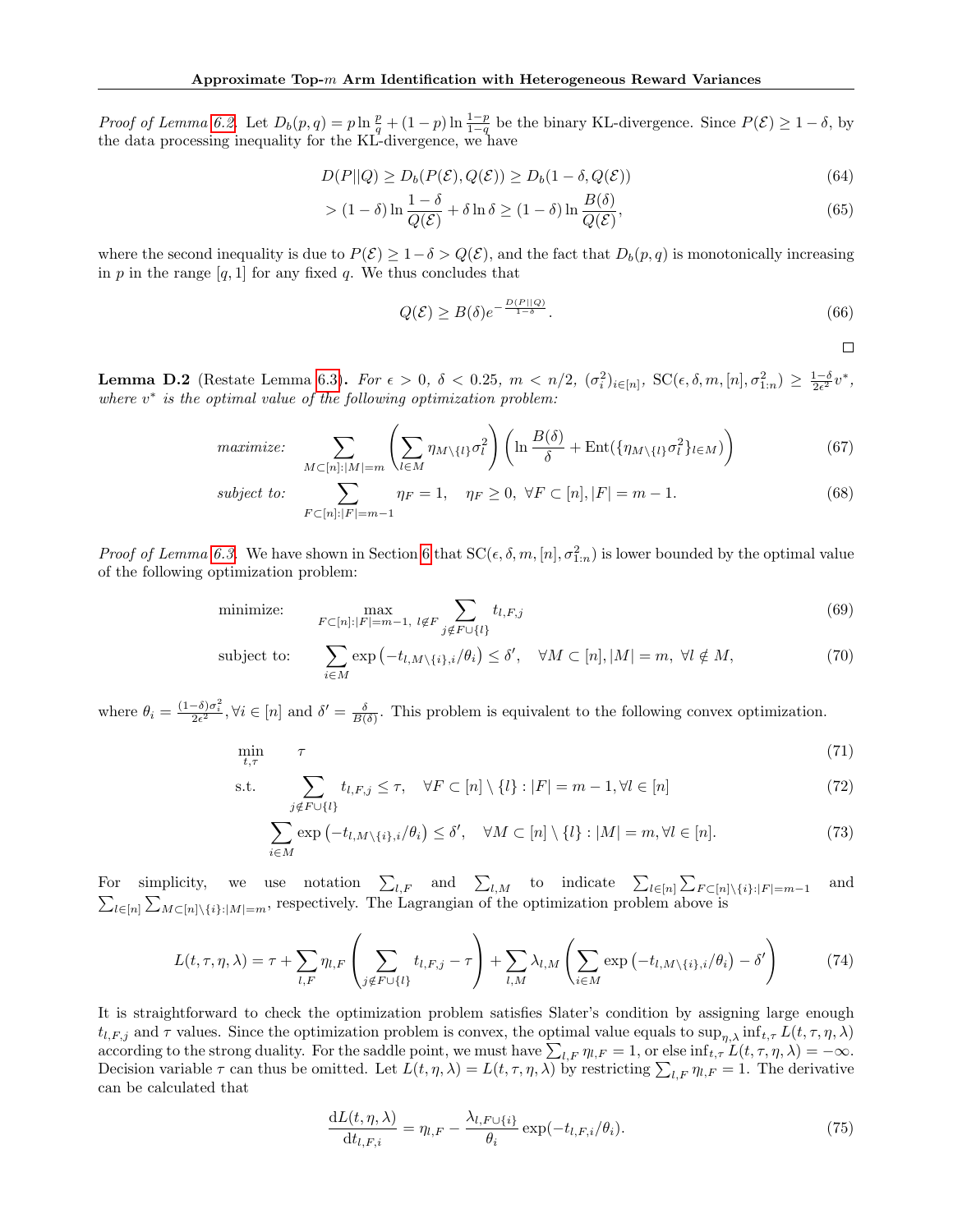It implies that when  $\eta_{l,F} > 0$  and  $\lambda_{l,F\cup\{i\}} > 0$ ,  $t_{l,F,i} = \theta_i \ln \frac{\lambda_{l,F\cup\{i\}}}{\eta_{l,F}\theta_i}$ . Define  $\ln(0) = -\infty$  and let  $0 \cdot \infty = 0$ . The extended real valued function  $g(\eta, \lambda)$  for  $\sum_{l,F} \eta_{l,F} = 1$ ,  $\eta_{l,F} \ge 0$  and  $\lambda_{l,M} \ge 0$ , is

$$
g(\eta, \lambda) := \inf_{t} L(t, \eta, \lambda) = \sum_{l, F} \eta_{l, F} \sum_{i \notin F \cup \{l\}} \theta_i \ln \lambda_{l, F \cup \{i\}} - \sum_{l, F} \eta_{l, F} \sum_{i \notin F \cup \{l\}} \theta_i \ln(\eta_{l, F} \theta_i)
$$

$$
+ \sum_{l, M} \left( \sum_{i \in M} \eta_{l, M \setminus \{i\}} \theta_i - \delta' \lambda_{l, M} \right). \tag{76}
$$

This dual function has two set of variables, however one of them can be eliminated explicitly as follows. For fixed  $\eta$ 's with  $\sum_{l,F} \eta_{l,F} = 1$  and  $\eta_{l,F} \geq 0$ , the function is separable with respect to  $\lambda$ 's, and thus we can maximize  $g(\eta, \lambda)$  by optimizing each individual  $\lambda_{l,M}$  separately. It is straightforward to verify that  $\lambda_{l,M}$  $\left(\sum_{F,i:F\cup\{i\}=M}\eta_{l,F}\theta_i\right)/\delta'.$ 

Since  $\eta$ 's,  $\theta$ 's and  $\delta'$  are positive, the assignments of  $\lambda$ 's are also positive, which satisfy the constraints in the dual program. Plug it into  $g(\eta, \lambda)$ , we have the induced objective as

$$
g(\eta) = \sum_{l,F} \eta_{l,F} \sum_{i \notin F \cup \{l\}} \theta_i \ln \frac{\sum_{F',i':F' \cup \{i'\} = F \cup \{i\}} \eta_{l,F} \theta_i}{\eta_{l,F} \theta_i \delta'}
$$
(77)

$$
= \sum_{F} \sum_{i \notin F} \sum_{l \notin F \cup \{i\}} \eta_{l,F} \theta_i \ln \frac{\sum_{F',i':F' \cup \{i'\}=F \cup \{i\}} \eta_{l,F} \theta_i}{\eta_{l,F} \theta_i \delta'}.
$$
(78)

and the dual variables  $\eta$ 's lie in a probability simplex.

Further constraining the problem by requiring  $\eta_F := (n - m)\eta_{l,F}$  for all  $l \notin F$  reduces the number of dual variables, but does not change the fact that any valid assignment of  $\eta_F$ 's will provide a lower bound to the original primal problem. The following restricted objective will be considered:

$$
g(\eta) = \sum_{F} \sum_{i \notin F} \sum_{l \notin F \cup \{i\}} \frac{\eta_F}{n - m} \theta_i \ln \frac{\sum_{F', i': F' \cup \{i'\} = F \cup \{i\}} \eta_F \theta_i}{\eta_F \theta_i \delta'}
$$
(79)

$$
= \sum_{F} \sum_{i \notin F} \eta_F \theta_i \ln \frac{\sum_{F', i': F' \cup \{i'\} = F \cup \{i\}} \eta_F \theta_i}{\eta_F \theta_i \delta'}. \tag{80}
$$

The optimal value of the optimization above is lower bounded by

maximize 
$$
\sum_{M \subset [n], |M| = m} \left( \left( \sum_{j \in M} \eta_{M \setminus \{j\}} \theta_j \right) \left( \text{Ent}(\{\eta_{M \setminus \{j\}} \sigma_j^2\}_{j \in M}) + \ln \frac{B(\delta)}{\delta} \right) \right)
$$
(81)

subject to

$$
\sum_{F \subset [n]:|F|=m-1} \eta_F = 1, \quad \eta_F \ge 0, \ \forall F \subset [n], |F| = m-1.
$$
\n(82)

<span id="page-18-0"></span> $\Box$ 

The lemma is proved.

Recall that the optimization in [\(26\)](#page-7-3) is

maximize: 
$$
\sum_{M \subset [n]:|M|=m} \left( \sum_{l \in M} \eta_{M \setminus \{l\}} \sigma_l^2 \right) \operatorname{Ent}(\{\eta_{M \setminus \{l\}} \sigma_l^2\}_{l \in M})
$$
(83)

subject to: 
$$
\sum_{F \subset [n]: |F| = m - 1} \eta_F = 1, \quad \eta_F \ge 0, \ \forall F \subset [n], |F| = m - 1.
$$
 (84)

Lemma D.3 (Restate Lemma [6.4\)](#page-7-4). The optimal value of the optimization [\(83\)](#page-18-0) is lower-bounded by  $\frac{1}{3}\sum_{j\in G^m}\sigma_j^2\ln(m).$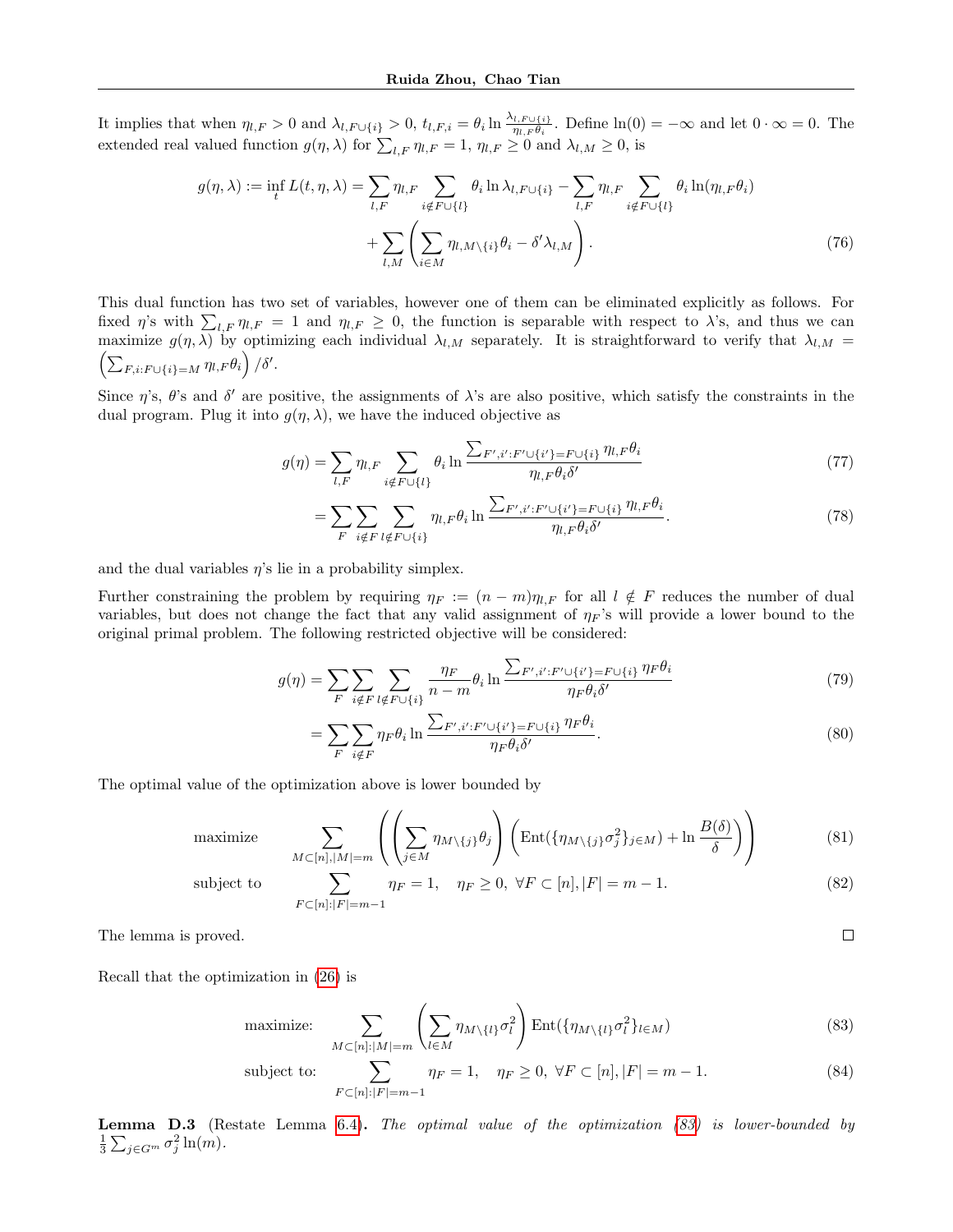*Proof of Lemma [6.4.](#page-7-4)* The objective function of equation  $(83)$  can be written as

<span id="page-19-0"></span>
$$
\sum_{F \subset [n]:|F|=m-1} \sum_{i \notin F} \eta_F \sigma_i^2 \ln \left( \frac{\sum_{F' \cup \{j\} = F \cup \{i\}} \eta_{F'} \sigma_j^2}{\eta_F \sigma_i} \right)
$$
\n
$$
= \sum_{i \in [n]} \sum_{F:i \notin F} \eta_F \sigma_i^2 \ln \left( \frac{\sum_{F' \cup \{j\} = F \cup \{i\}} \eta_{F'} \sigma_j^2}{\eta_F \sigma_i} \right)
$$
\n(85)

For any  $F \subset G^m$  with  $|F| = m - 1$ , let  $\eta_F = \frac{\prod_{i \in F} \sigma_i^2}{\sum_{F' \subset G^m : |F'| = m - 1} \prod_{j \in F} \sigma_i^2}$ ; and for any  $F \not\subset G^m$  with  $|F| = m - 1$ , set  $\eta_F = 0$ . In the following analysis F indicates subset of  $G^m$  with  $|F| = m - 1$  and E indicates subset of  $G^m$ with  $|E| = m - 2$ . Items in [\(85\)](#page-19-0) can be lower bounded as follows.

$$
\ln(m) \sum_{i \in G^m} \sigma_i^2 \sum_{F:i \notin F} \eta_F \tag{86}
$$

$$
= \ln(m) \sum_{i \in G^m} \sigma_i^2 \frac{\sum_{F:i \notin F} \prod_{l \in F} \sigma_l^2}{\sum_{F:i \in F} \prod_{l \in F} \sigma_l^2 + \sum_{F:i \notin F} \prod_{l \in F} \sigma_l^2}
$$
\n(87)

$$
= \ln(m) \sum_{i} \sigma_i^2 \left( \frac{\sum_{F:i \in F} \prod_{l \in F} \sigma_l^2}{\sum_{F:i \notin F} \prod_{l \in F} \sigma_l^2} + 1 \right)^{-1}
$$
\n(88)

$$
= \ln(m) \sum_{i \in G^m} \sigma_i^2 \left( (m-1) \frac{\sum_{F:i \in F} \prod_{l \in F} \sigma_l^2}{(m-1) \sum_{F:i \notin F} \prod_{l \in F} \sigma_l^2} + 1 \right)^{-1}
$$
(89)

$$
= \ln(m) \sum_{i \in G^m} \sigma_i^2 \left( (m-1) \sigma_i^2 \frac{\sum_{E:i \notin E} \prod_{l \in E} \sigma_l^2}{\sum_{E:i \notin E} \prod_{l \in E} \sigma_l^2 \left( \sum_{j \in G^m \setminus E \setminus \{i\}} \sigma_j^2 \right)} + 1 \right)^{-1}
$$
(90)

$$
\geq \ln(m) \sum_{i \in G^m} \sigma_i^2 \left( (m-1) \sigma_i^2 \frac{\sum_E \prod_{l \in E} \sigma_l^2}{\sum_E \prod_{l \in E} \sigma_l^2 \left( \min_{F : i \in F} \sum_{j \in G^m \setminus F} \sigma_j^2 \right)} + 1 \right)^{-1} \tag{91}
$$

$$
= \ln(m) \sum_{i \in G^m} \sigma_i^2 \left( \frac{(m-1)\sigma_i^2}{\sum_{j \in G^m} \sigma_j^2 - \max_{F:i \in F} \sum_{l \in F} \sigma_l^2} + 1 \right)^{-1}, \tag{92}
$$

where the last inequality is by  $\sum_{j \in G^m \setminus E \setminus \{i\}} \sigma_j^2 \ge \min_{F : i \in F} \sum_{j \in G^m \setminus F} \sigma_j^2$  for any  $\mathcal{E}$ . Recall the definition of  $G^m$ : there are  $G_{1:k}$  groups partitioning [n] and  $G^m = \bigcup_{j:|G_j|>2m} G_j$ . Consider the group  $G_{k'} \subset G^m$  with the largest index  $k' \leq k$ . Since the heterogeneity within group  $G_{k'}$  is at most 2, we have  $\max_{i \in G^m} \sigma_i^2 \leq 2\sigma_j^2$  for any  $j \in G_{k'}$ . Then for any  $F \subset G^m$  and any  $i \in G^m$ ,

$$
\frac{(m-1)\sigma_i^2}{\sum_{j \in G^m} \sigma_j^2 - \sum_{l \in F} \sigma_l^2} = \frac{(m-1)\sigma_i^2}{\sum_{j \in G^m \backslash F} \sigma_j^2} \le \frac{(m-1)\sigma_i^2}{\sum_{j \in G_{k'} \backslash F} \sigma_j^2} \le \frac{2(m-1)}{|G_{k'} \backslash F|} \le \frac{2(m-1)}{m+1} < 2,\tag{93}
$$

where the first inequality is by  $G_{k'} \subset G^m$ , the second inequality is by  $\sigma_i^2 \leq 2\sigma_j^2$  for any  $j \in G_{k'}$ , and the third inequality is by  $|G_{k'}| > 2m$ . It follows that

$$
\ln(m) \sum_{i} \sigma_i^2 \left( \frac{(m-1)\sigma_i^2}{\sum_{j \in G^m} \sigma_j^2 - \max_{F:i \in F} \sum_{l \in F} \sigma_l^2} + 1 \right)^{-1}
$$
(94)

$$
\geq \ln(m) \sum_{i} \sigma_i^2 (2+1)^{-1} = \frac{1}{3} \ln(m) \sum_{j} \sigma_j^2.
$$
 (95)

 $\Box$ 

<span id="page-19-1"></span>**Lemma D.4.** There exists some constant  $0 < c' < 1$ , that for any choices of  $\sigma_{1:n}^2$ ,  $Ent(\sigma_L^2) \ge c' Ent(\sigma_{G^r}^2)$  $c' \ln(2)$ .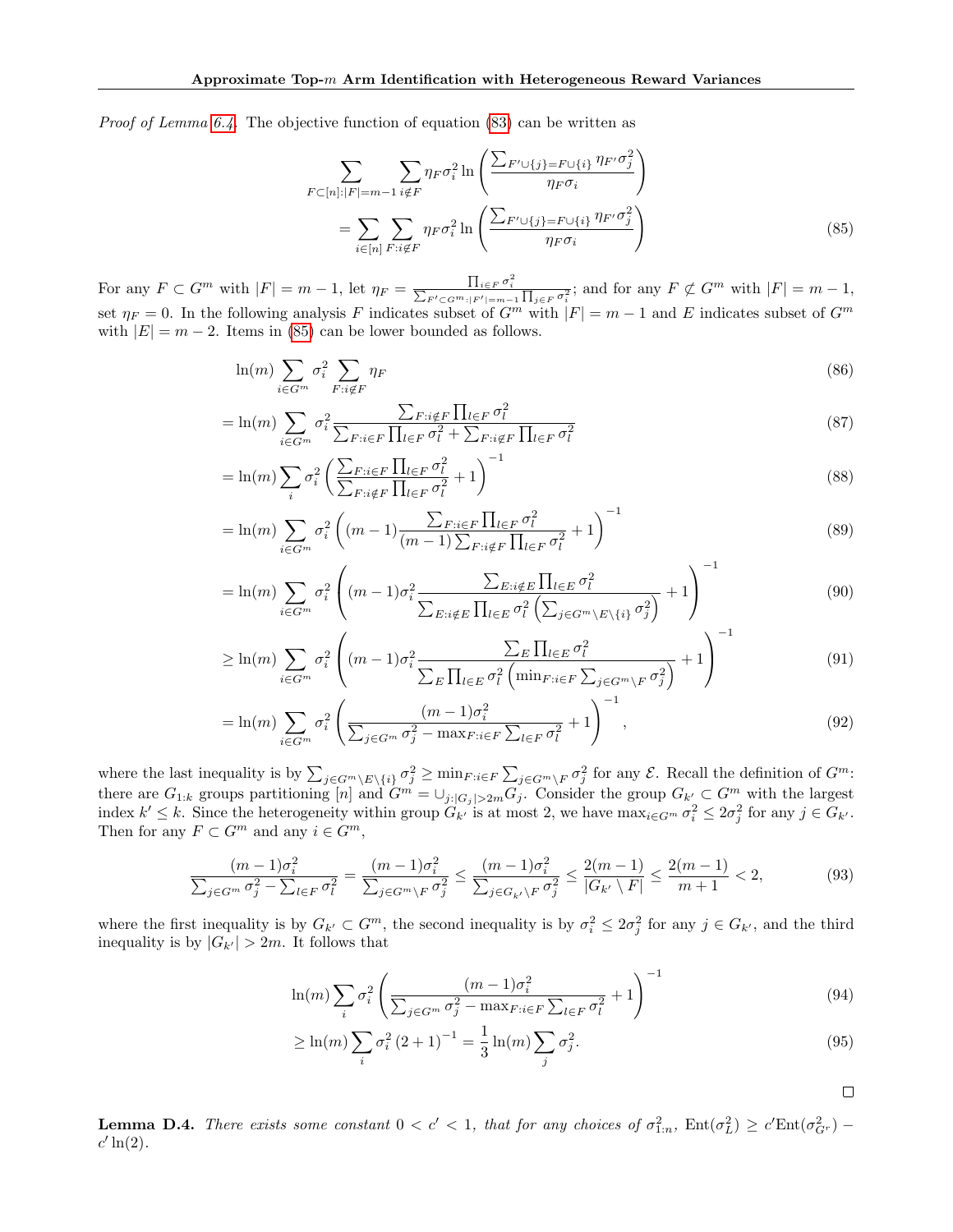Proof of Lemma [D.4.](#page-19-1) By the grouping property of entropy, we have

$$
Ent(\sigma_{G^r}^2) = Ent(\sum_{j \in L} \sigma_j^2, \sum_{i \in G^r \setminus L} \sigma_i^2)
$$
\n(96)

$$
+\frac{\sum_{i\in L}\sigma_i^2}{\sum_{j\in G^r}\sigma_j^2}\text{Ent}(\sigma_L^2)+\left(1-\frac{\sum_{i\in L}\sigma_i^2}{\sum_{j\in G^r}\sigma_j^2}\right)\text{Ent}(\sigma_{G^r\setminus L}^2)
$$
\n(97)

$$
\langle \ln(2) + \text{Ent}(\sigma_L^2) + \left(1 - \frac{\sum_{i \in L} \sigma_i^2}{\sum_{j \in G^r} \sigma_j^2}\right) 8 \ln(m) \tag{98}
$$

$$
\leq \ln(2) + 33 \text{Ent}(\sigma_L^2),\tag{99}
$$

where the first inequality is due to the principal of maximum entropy and Lemma [4.2,](#page-3-3) and the last inequality is by Lemma [E.2.](#page-21-0)  $\Box$ 

**Lemma D.5** (Retate Lemma [6.5\)](#page-8-19). Let  $\eta_F = \left(\frac{2m}{m-1}\right)^{-1}$  for any  $F \subset L$  with  $|F| = m - 1$  and  $\eta_F = 0$  otherwise. There exists some constant  $c' > 0.005$ . The objective of optimization [\(26\)](#page-7-3) is at least  $c' \sum_{i \in G'} \sigma_i^2 \text{Ent}(\sigma_{G'}^2)$  $ln(2) \sum_{i \in L} \sigma_i^2$ .

*Proof.* Recall  $L \subset G^r$  with  $|L| = 2m$  is the subset of arms with largest variances within  $G^r$ . For any  $M \subset L$ with  $|M| = m$ , by the grouping property of entropy function we have

$$
Ent(\sigma_L^2) = Ent(\sum_{i \in M} \sigma_i^2, \sum_{j \in L \setminus M} \sigma_j^2) + \frac{\sum_{i \in M} \sigma_i^2}{\sum_{j \in L} \sigma_j^2} Ent(\sigma_M^2) + \frac{\sum_{i \in L \setminus M} \sigma_i^2}{\sum_{j \in L} \sigma_j^2} Ent(\sigma_{L \setminus M}^2)
$$
(100)

$$
\leq \ln(2) + \frac{\sum_{i \in M} \sigma_i^2}{\sum_{j \in L} \sigma_j^2} \text{Ent}(\sigma_M^2) + \frac{\sum_{i \in L \setminus M} \sigma_i^2}{\sum_{j \in L} \sigma_j^2} \text{Ent}(\sigma_{L \setminus M}^2),\tag{101}
$$

where the inequality is by the principal of maximum entropy. Multiply  $\sum_{j\in L}\sigma_j^2$  on both side, and we have

$$
\sum_{i \in M} \sigma_j^2 \text{Ent}(\sigma_M^2) + \sum_{i \in L \setminus M} \sigma_i^2 \text{Ent}(\sigma_{L \setminus M}^2) \ge \sum_{j \in L} \sigma_j^2 (\text{Ent}(\sigma_l^2) - \ln(2)). \tag{102}
$$

Since  $|M| = |L \setminus M| = m$ , summing the inequality above for each  $M \subset L$  with  $|M| = m$  and multiplying by  $\frac{1}{2\binom{2m}{m-1}}$  gives us

$$
\sum_{M \subset L: |M| = m} \frac{1}{\binom{2m}{m-1}} \sum_{i \in M} \sigma_i^2 \text{Ent}(\sigma_M^2) \ge \frac{\binom{2m}{m}}{2\binom{2m}{m-1}} (\text{Ent}(\sigma_L^2) - \text{ln}(2)) \sum_{i \in L} \sigma_i^2 \tag{103}
$$

$$
\geq \frac{1}{2} \left( \text{Ent}(\sigma_L^2) - \text{ln}(2) \right) \sum_{i \in L} \sigma_i^2 = \frac{1}{2} \text{Ent}(\sigma_L^2) \sum_{i \in L} \sigma_i^2 - \frac{\text{ln}(2)}{2} \sum_{i \in L} \sigma_i^2 \tag{104}
$$

$$
\geq \frac{1}{2} \sum_{i \in L} \sigma_i^2 \frac{\text{Ent}(\sigma_{Gr}^2) - \ln(2)}{33} - \frac{\ln(2)}{2} \sum_{i \in L} \sigma_i^2 \tag{105}
$$

$$
\geq \frac{1}{6} \sum_{i \in G^r} \sigma_i^2 \frac{\text{Ent}(\sigma_{G^r}^2)}{33} - \frac{1}{2} \sum_{i \in L} \sigma_i^2 \frac{\ln(2)}{33} - \frac{\ln(2)}{2} \sum_{i \in L} \sigma_i^2 \tag{106}
$$

$$
\geq \frac{1}{174} \sum_{i \in G^r} \sigma_i^2 \text{Ent}(\sigma_{G^r}^2) - \ln(2) \sum_{i \in L} \sigma_i^2,\tag{107}
$$

where the second inequality is by  $\frac{\binom{2m}{m}}{\binom{2m}{m}}$  $\frac{\binom{m}{2m}}{\binom{2m}{m-1}} \geq 1$ , the third and forth inequalities are by Lemma [D.4.](#page-19-1)  $\Box$ 

## E Supporting Lemmas

**Lemma E.1** (Lemma 5.1 in (Lattimore and Szepesvári, 2020)). Given two bandit instances  $I = (\mu_{1:n}, \sigma_{1:n}^2)$  and  $I' = (\mu'_{1:n}, \sigma'^{2}_{1:n})$ , and let  $P_I$  and  $P_{I'}$  be the probability measure associated with the bandit instances, respectively.